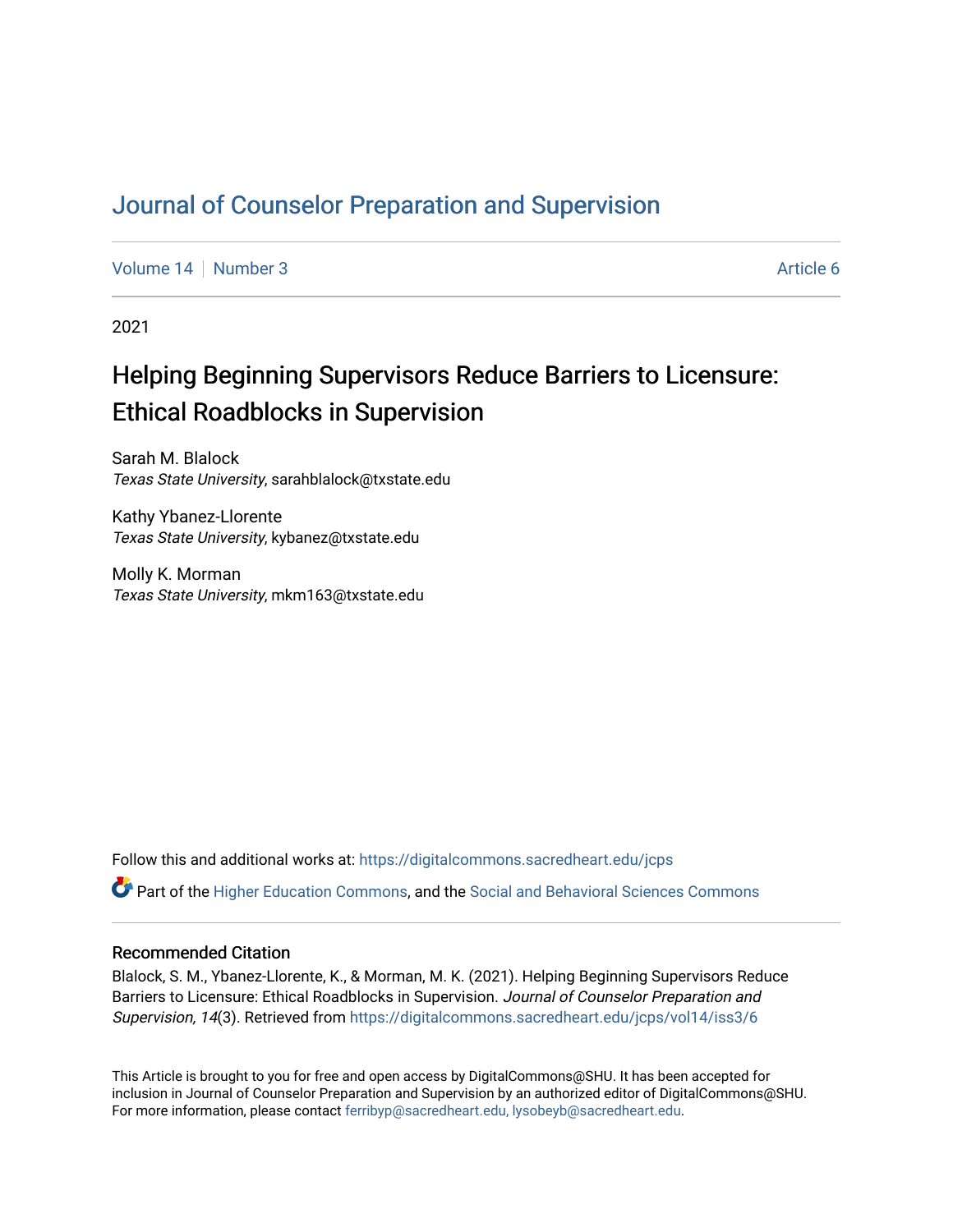# Helping Beginning Supervisors Reduce Barriers to Licensure: Ethical Roadblocks in Supervision

# Abstract

Ethical and competent supervision are critical to successful entry into the profession for counselors in training and newly licensed counselors. New supervisors should be mindful of the mistakes even wellintentioned supervisors can make that jeopardize the licensure process, or worse, the well-being of clients. Lack of attention to substantial supervision paperwork requirements can cost supervisees long delays in licensure, and call into question a supervisor's reputation as a competent and ethical professional. The purpose of this article is to help inform beginning supervisors on how to use ethical guidelines to avoid some of the most common supervision pitfalls, including multiple relationships, the use of technology in supervision, documentation requirements, and gatekeeping responsibilities.

# Keywords

supervision, ethics, licensure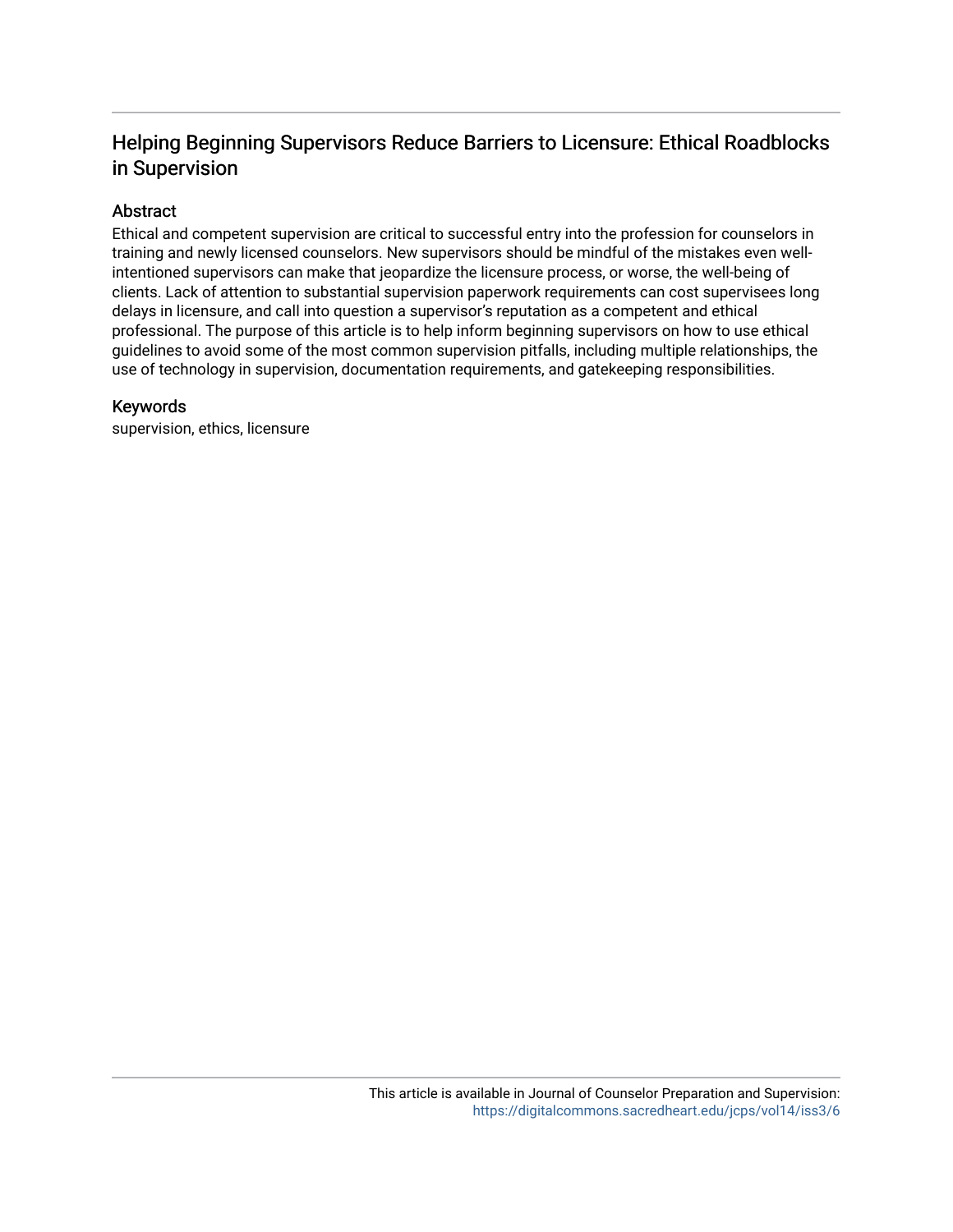Successfully forging the future of professional counseling depends on ethical and competent supervision. Supervisors face many challenges, and even well intentioned supervisors can make mistakes that potentially jeopardize the well-being of their supervisees and/or the public. Mistakes can also cause damage to the supervisor's reputation as a competent and ethical professional. For example, dual roles as both administrative and clinical supervisor can lead to lack of supervisee disclosure, without intentional effort on the part of the supervisor. Supervision conducted utilizing technology is fraught with privacy perils and mandates specific considerations. Supervisor lack of attention to substantial documentation requirements can cost supervisees long delays when pursuing licensure. Failing to implement remediation practices can further complicate supervisors' gatekeeping responsibilities.

The purpose of this article is to inform beginning supervisors on how to use ethical guidelines to avoid some of the most common supervision pitfalls. The authors address supervision in both university and clinical settings. We focus on four of the most common supervisor mistakes, each of which can potentially jeopardize the supervisee's road to licensure. These mistakes include: 1) mishandling of multiple relationships, 2) use of electronic media, 3) documentation, 4) gatekeeping and remediation. Several best practices and ethical and professional standards address these concerns, such as the American Counseling Association (ACA) Code of Ethics (2014), the American Mental Health Counselors Association (AMHCA) Code of Ethics (2020), the American School Counselor Association (ASCA) Ethical Standards for School Counselors (2016), the National Board of Certified Counselors (NBCC) Code of Ethics (2016), and the Association for Counselor Educators and Supervisors (ACES) Best Practices in Clinical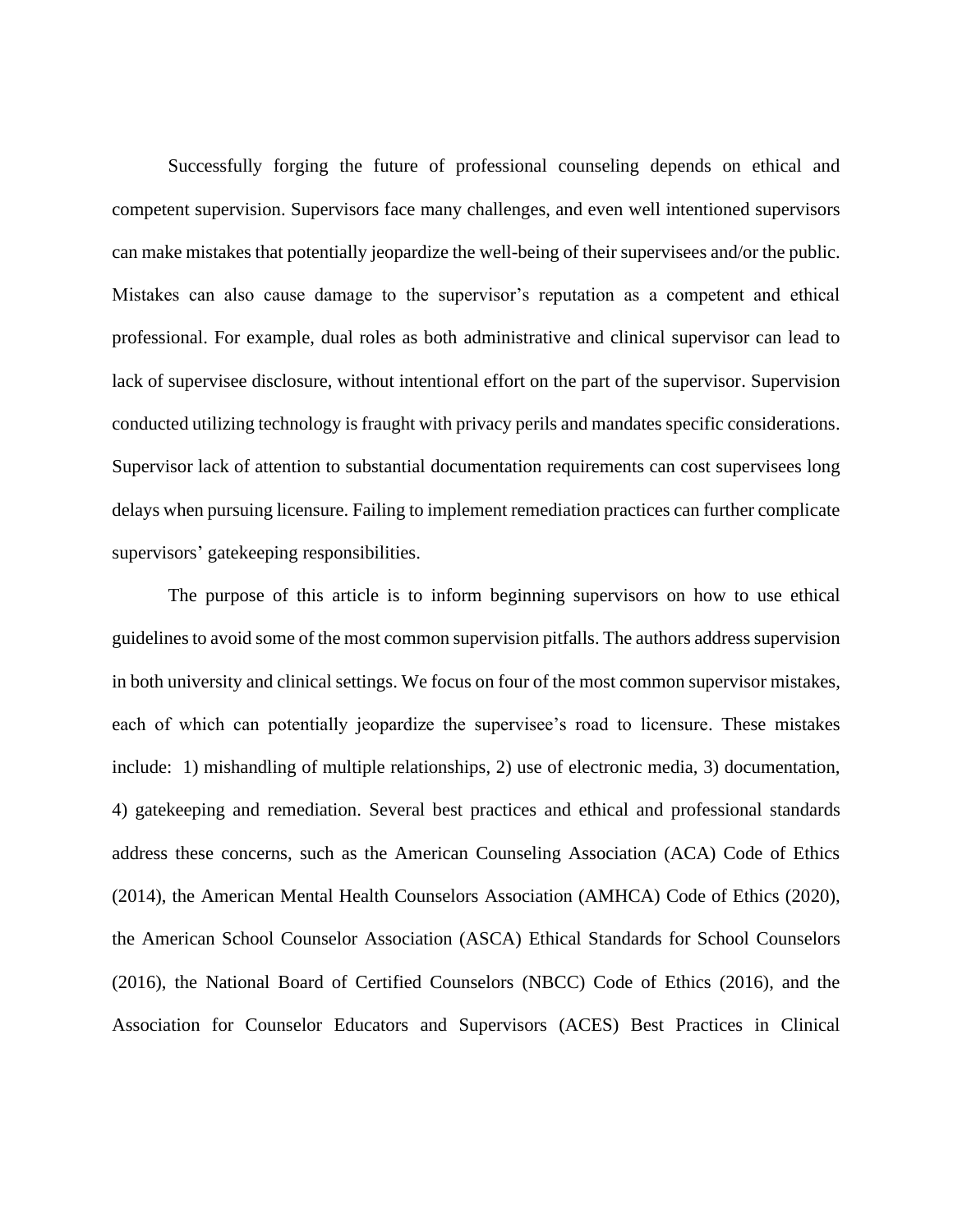Supervision (2011). Many of these documents form the basis for ongoing supervision recommendations for new supervisors.

#### **Multiple Relationships**

Multiple relationships are potential ethical roadblocks in supervision that can affect the supervisee's ability to gain licensure. These pitfalls can arise in both clinical and educational settings, with both non-sexualized and sexualized relationships. Best practices discourage supervisors from compromising the supervisory relationship by entering into inappropriate relationships with supervisees or supervisees' family and friends. For example, supervisory ethics and guidelines prohibit supervisors from entering into supervisory relationships with family or friends, supervisee's significant others, or anyone with whom they are unable to have an objective relationship (ACA, 2014; ACES, 1995; ACES, 2011; AMHCA, 2020; ASCA, 2016; NBCC, 2016). Such objectivity is necessary in order for the supervisor to commit to their "primary obligation" (ACA, 2014, p.12) of ensuring the welfare of the supervisee's clients. Supervisors must be able to objectively evaluate their supervisees' clinical competence and constructively confront and remediate weaknesses, and do so with a fair use of power.

#### *Non-Sexualized Relationships*

In recent years, the guidelines regarding non-sexualized multiple relationships have become less rigid, requiring more judgment on the part of the supervisor, particularly in rural or small communities where multiple relationships may be unavoidable (Welfel, 2016). Although supervisors must be careful multiple relationships do not result in a misuse of power, supervisors are not universally banned from having non-sexualized multiple relationships with supervisees. Rather, they are responsible for minimizing potential conflicts of interest (ACES, 1995; ACA, 2014). Supervisors may extend the conventional relationship if the relationship extension has a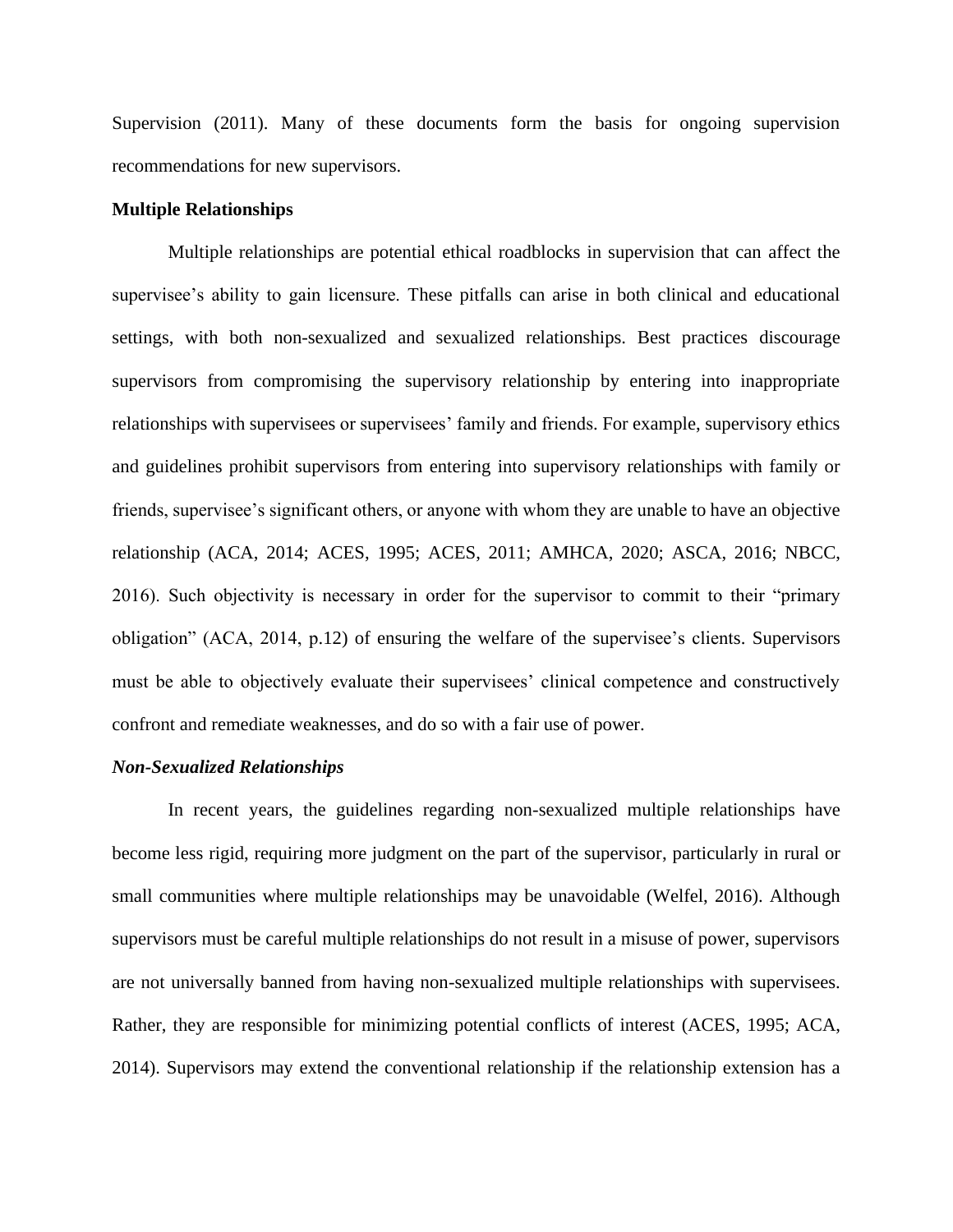high probability of being beneficial to the supervisee and a low probability of being harmful (Welfel, 2016). Supervisors should exercise caution and take a risk-preventative stance (ACES, 1995) as well as take steps to ensure their judgement is not impaired and no harm occurs (ACA, 2014). When the risk of harm is high, a multiple relationship is inadvisable (Welfel, 2016).

Two terms exist to differentiate between acceptable and nonacceptable multiple relationships. A boundary crossing refers to an acceptable boundary extension, while a boundary violation refers to an unethical boundary extension. An example of a boundary crossing would be a supervisor inviting a supervisee to co-present at a conference. The experience of presenting at the conference has the potential to benefit the supervisee and poses a relatively low risk of harm. On the other hand, offering to counsel a supervisee's child would be a boundary violation because it may exacerbate the power differential and decrease the supervisor's objectivity. The more difference and incompatibility between social roles, the more risk involved in a multiple relationships (Kitchener, 1988). Supervisors should realize that having additional connections with a supervisee can impair their objectivity, which is necessary to deliver competent services. Furthermore, as different relationships require different rules of interaction, supervisors need to clarify these different rules of interaction for new supervisees. A supervisee may fear that disclosing something unfavorable to the supervisor could negatively impact the supervisee's other relationship with the supervisor. Lack of disclosure can impair the supervisor's ability to provide appropriate supervision, affecting the future competence of the supervisee (Welfel, 2016). Due to the power differential, the supervisee may acquiesce to the supervisor's wishes, even when at odds with their own. Another risk is that the supervisor or supervisee may inadvertently break confidentiality when in non-supervisory contact (Welfel, 2016).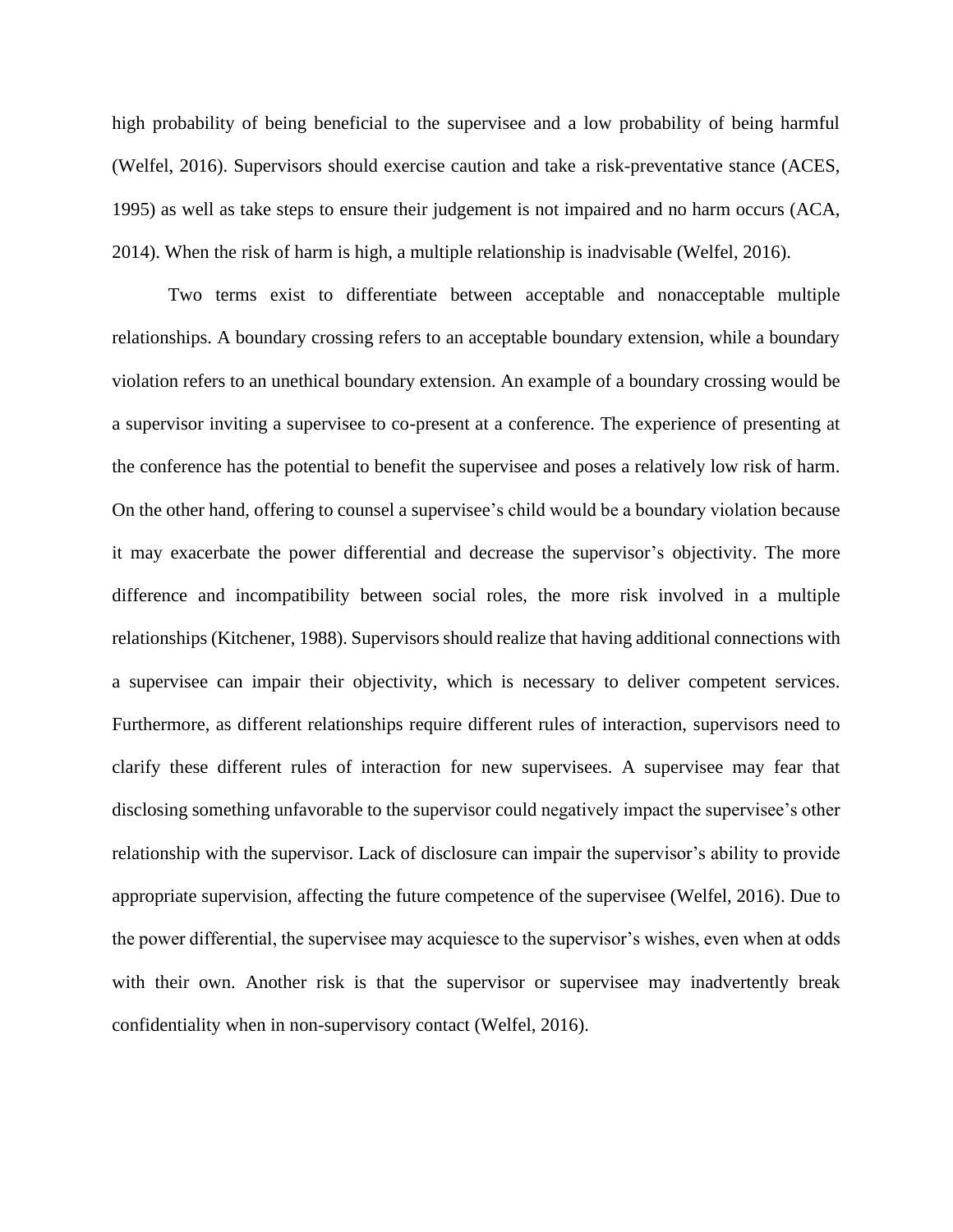Differentiating between a boundary crossing or violation can be challenging for new supervisors and requires decision-making skills. Supervisors maximize the possibility of using good judgment when they analyze the risk, review ethics codes, consult with colleagues, document thoroughly, and utilize informed consent that clarifies roles and expectations (Welfel, 2016). The ACES Best Practices in Clinical Supervision (2011) can serve as ethical protection for supervisors, supervisees, and clients, as well as augment supervisors' judgment as they seek to meet the needs of their supervisees and ensure the welfare of their supervisees' clients. Documentation of following ACES Best Practices (2011) could also serve as legal protection in the case of a lawsuit.

Supervisors must establish clear boundaries to protect the welfare of supervisees and their clients and avoid possible misuse of power. If the extension of a traditional supervisory relationship leads to supervisor's loss of objectivity, a supervisee may not feel safe enough to disclose issues, whether they are personal or professional. Supervisors do not provide counseling services to supervisees (ACA, 2014), but supervisors do discuss supervisees' personal issues as they affect the supervisee's client, the supervisory relationship, and the supervisee's professional behavior. Supervisors can help supervisees understand the importance of addressing personal issues in supervision without switching into the role of a counselor by refraining from interpretation or comments leading to a more in-depth exploration of such issues (ACES, 2011), thus maintaining appropriate boundaries. Beyond this, a supervisor should make a referral for counseling if the supervisor deems personal counseling necessary to the supervisee's success (ACA, 2014).

**Common Non-Sexualized Multiple Relationships.** One specific and extremely common multiple relationship is that of one supervisor serving as both clinical and administrative supervisor. In the role of clinical supervisor, one would provide professional development,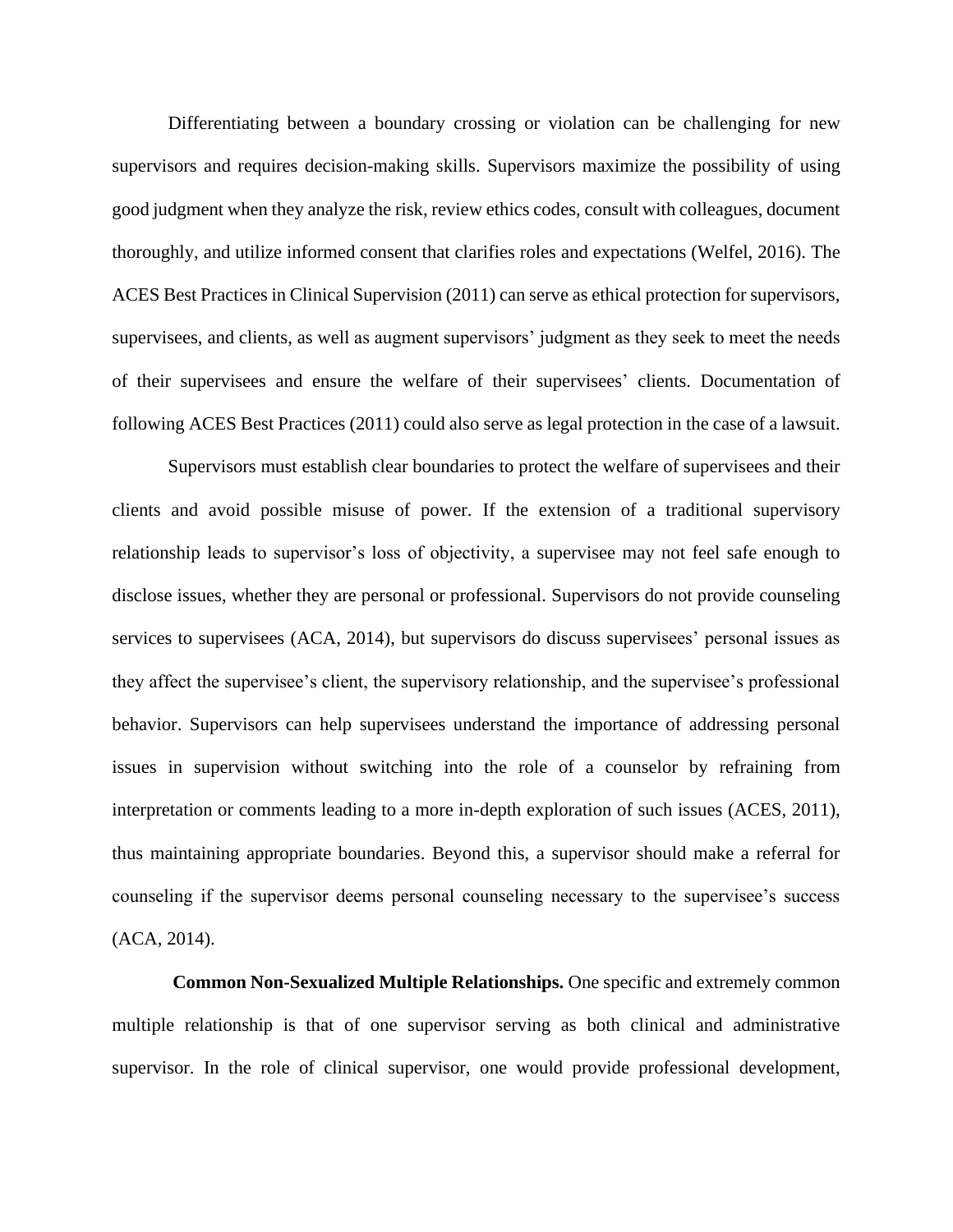gatekeeping, intervention, and assistance with treatment delivery to the supervisee, while maintaining the welfare of the client as the primary responsibility. In the role of administrative supervisor, the supervisor's primary responsibility is to the overall promotion and coordination of the agency. As such, the administrative supervisor may be responsible for issues such as productivity, schedules, employee evaluation, and pay raises. On the one hand, the ACES (1993) *Ethical Guidelines for Clinical Supervision* advise avoiding the situation where one person serves in both roles, as well as the use of risk-preventative guidelines that clearly define roles and responsibilities when a multiple relationship is unavoidable. On the other hand, this multiple relationship is the reality for a significant percentage (36-51%) of all practicing counselors, often due to financial reasons (Kreider, 2014; Tromski-Klinghorn, 2007).

The multiple role of clinical and administrative supervisor has both potential risks and benefits. A conflict of interest can exist due to the incompatibility of the primary obligations of each role. Additionally, there is the possibility of supervisor exploitation and misuse of power. Relatedly, a supervisee may be reluctant to disclose clinical or personal concerns to the clinical supervisor, for fear of repercussions on the job. Finally, supervisor incompetence is a potential issue, as the supervisor must be competent in both roles (Tromski, 2000; Tromski-Kleinhorn, 2008). On the other hand, serving as an administrative supervisor and clinical supervisor simultaneously can be convenient and time-effective. Supervisors can provide additional knowledge regarding the supervisee's clinical skills, an in-depth perspective of the supervisee's needs, knowledge of the supervisee's clients, and consistency in supervision. Time and proximity could provide the supervisor and supervisee with a closer relationship than would otherwise be possible (Tromski, 2000; Tromski-Kleinhorn, 2008). Potentially, the supervisor may possess necessary competence the supervisee would not find from supervisors not working in the same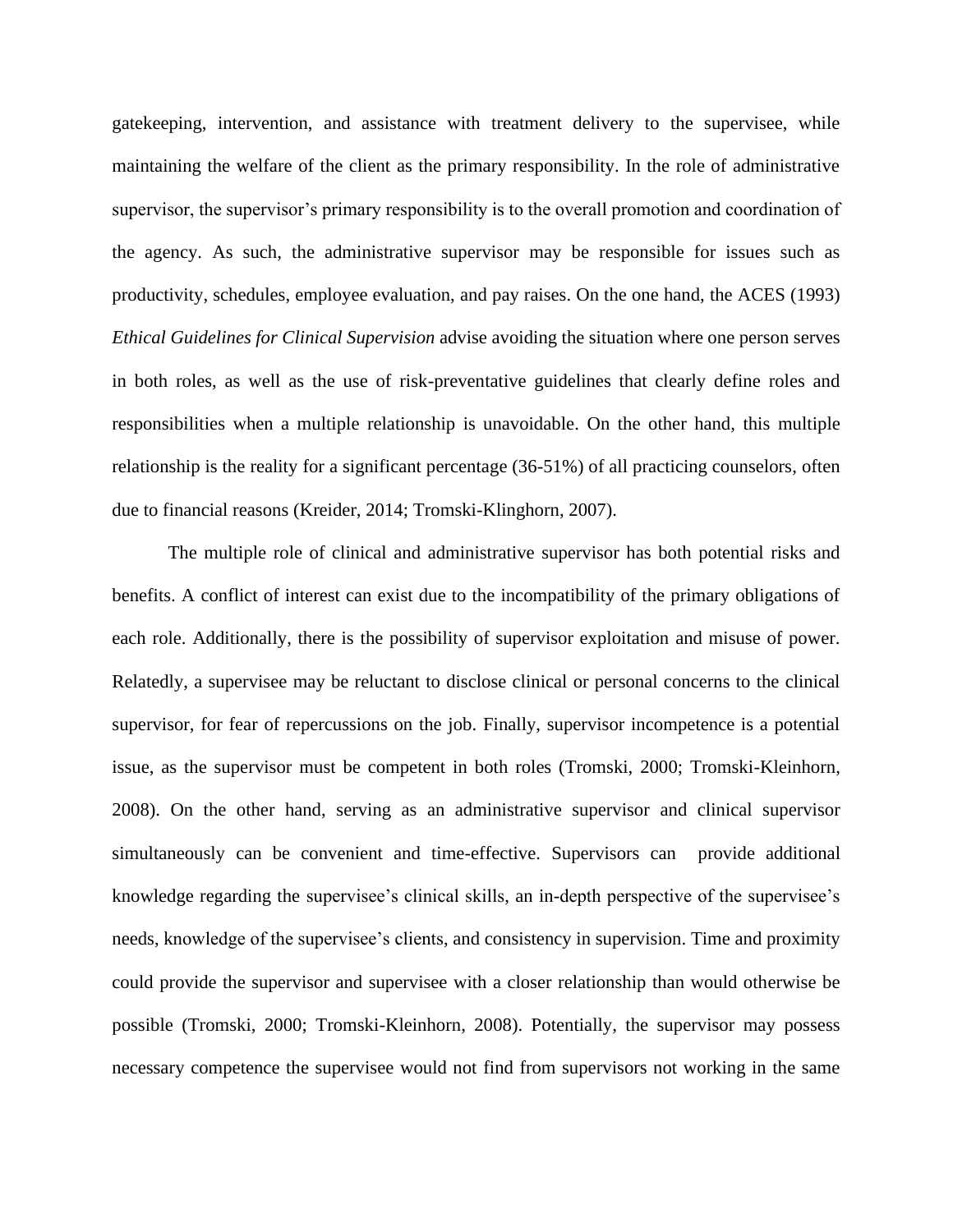setting. A conference attendee related to the authors that she was both an administrative supervisor and a clinical supervisor in a prison setting. Since the prison system is unique, she was able to provide clinical support to supervisees that supervisors unfamiliar with the prison setting could not provide.

Many different approaches can be taken to minimize the risks involved in this multiple role. The agency itself could take action at the hiring stage by hiring two full-time supervisors, one clinical and one administrative. A less expensive option would be to hire a full-time administrative supervisor and a contract clinical supervisor or to divide the duties among several supervisors. Yet another way to minimize expenses would be to offer group supervision (Tromski-Kleinhorn, 2008). According to Tromski-Kleinhorn (2008), when only one supervisor is possible, several safeguards are advisable. The supervisor can make a commitment to maintain a clinical role, no matter what, as that role is the more likely to be neglected. As a measure of best practice, supervisors should provide supervisees with a contract specifically defining roles and obligations. Additionally, supervisors can seek training to identify and minimize risk. It is incumbent upon supervisors in the position of both clinical and administrative supervisor to avoid a misuse of power in their administrative role affecting their clinical role.

Another common multiple relationship is that of supervisor and counselor educator. As is true in the situation of an administrative supervisor, a counselor educator is in a position of power over the supervisee or counselor-in-training. In addition to ethical use of power, competence and concern for supervisee/student welfare are the major concerns (Welfel, 2016). Obviously, sexual relationships, harassment, or exploitation is expressly prohibited. While it is appropriate for counselor educators to serve as supervisors, mentors, teachers, and researchers, counselor educators must exercise judgment to distinguish between dual relationships that are problematic.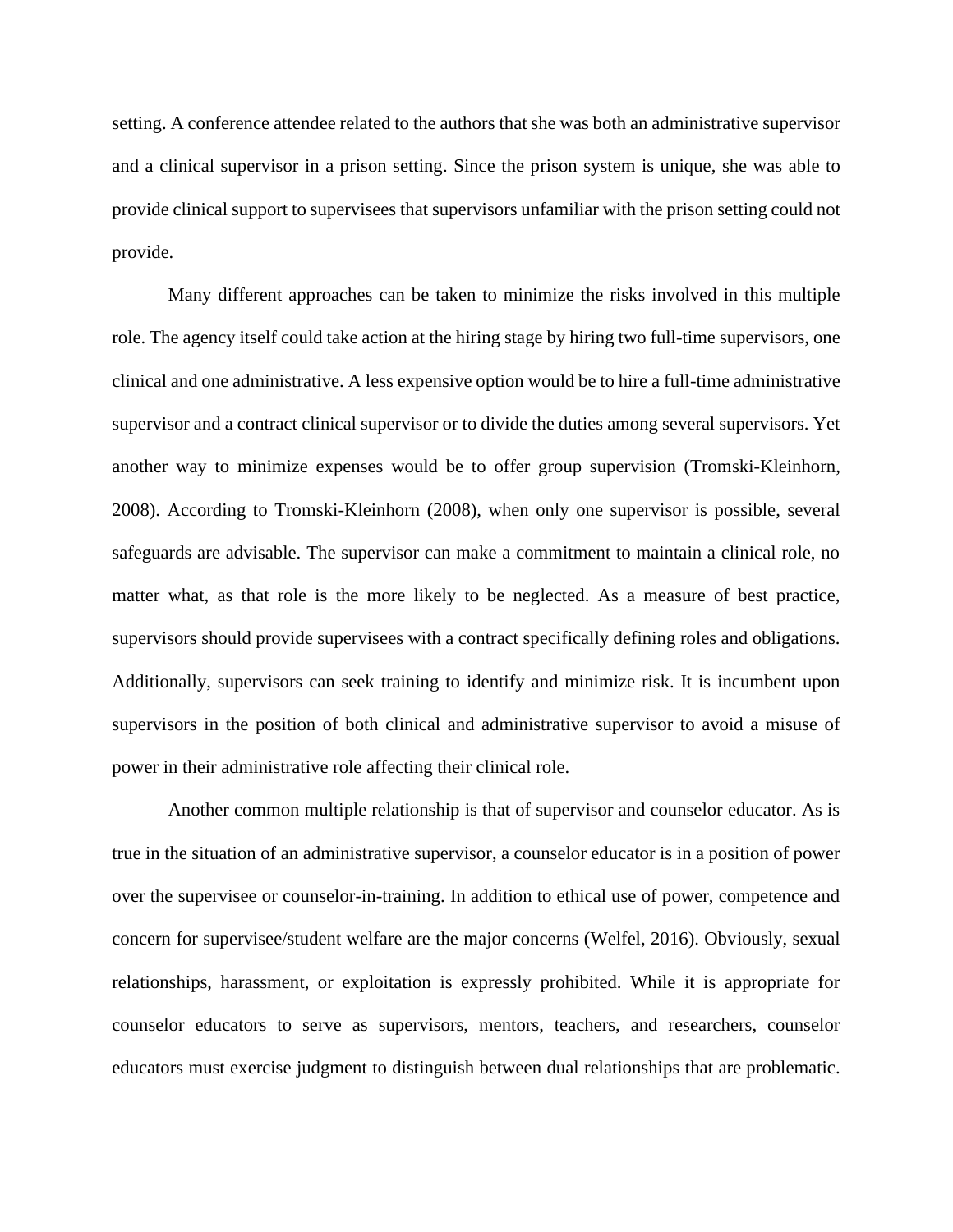While mentorship is typically advantageous to a student supervisee, confiding in or socializing extensively with them would lead to a lack of objectivity or possible exploitation. Some potential abuses of power relate to the extensive teaching, service, and research demands experienced by professors. For example, counselor educators serving as supervisors may neglect supervision responsibilities in order to attend to other responsibilities (Welfel, 2016) like completing a research project or professional service responsibilities. Supervisors are required to meet regularly with their supervisees, in order to monitor their services to clients (ACA, 2014). Another possible abuse of power would be exploitation of a supervisee or student's labor to accomplish the research agenda of the counselor educator without appropriate benefit or credit for the supervisee or student. Because of the counselor educator's evaluation of the supervisee or the access to clinical or research experience needed, the supervisee may not feel free to choose whether to participate in activities initiated by the counselor educator, or to complain or disagree. Relatedly, supervisors in counselor education settings need to be aware that mentoring relationships have the potential to impair the supervisor's objectivity (Welfel, 2016).

An especially important consideration is that doctoral students often serve as supervisors to master's counseling students. This situation can lead to putting doctoral students in the position of managing multiple relationships. For example, doctoral students having recently graduated from their master's program may have previously been in peer relationships with supervisees. Additionally, a doctoral student might take a course with a master's student supervisee, creating a situation where the doctoral student is in both a position of authority and a peer to the master's level student, leading to role confusion or the possible misuse of power (Minor et al., 2013). An additional complicating factor includes the possibility that the doctoral student has little training and experience in supervision (Minor et al., 2013). Counselor educators are responsible for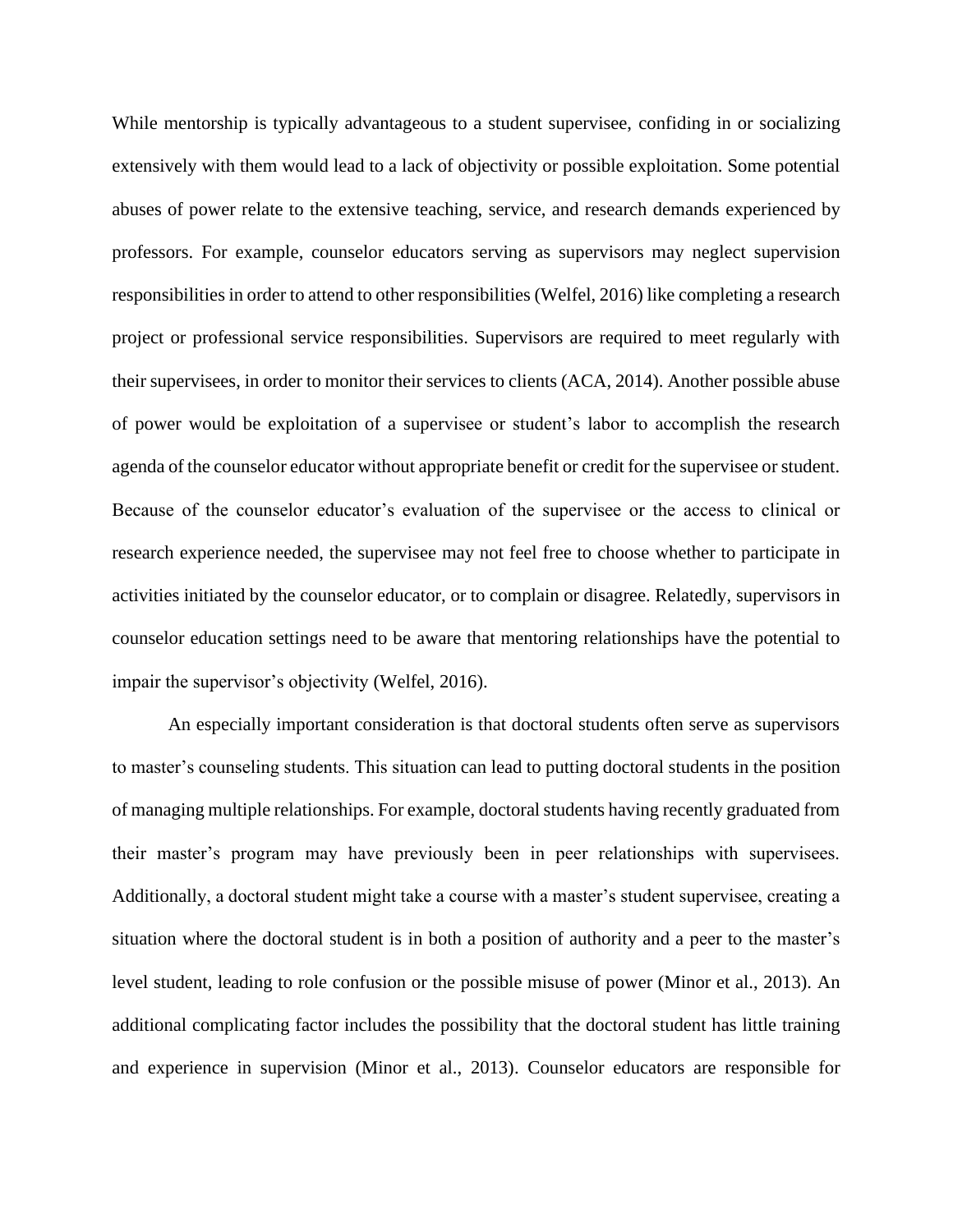ensuring doctoral students have received appropriate training in supervision methods and techniques before providing supervision to students (ACA, 2014). Additionally, doctoral students may benefit from peer support to combat the stress and hazards of conducting supervision (Minor et al., 2013). Doctoral students have the same responsibilities to their supervisees as do counselor educators, and counselor educators are responsible for monitoring the services given by the doctoral students under their supervision to ensure such services are competent and ethical (Welfel, 2016). Counselor educators are responsible for priming their students for supervision in their postgraduate experience. Incompetent supervision in graduate school could affect supervisee competence and pursuit of post-graduate licensure or certification. A master's level supervisee who is impaired at the time of graduation risks a lack of endorsement by a post-graduate supervisor, prohibiting licensure or certification. They may also be at higher risk of facing a lawsuit or licensure complaint, resulting in disciplinary actions, up to licensure revocation.

#### *Sexualized Relationships*

Although some non-sexualized multiple relationships are acceptable, all sexual and/or romantic relationships between supervisors and supervisees are expressly prohibited (ACA, 2014, ACES 1993; Welfel, 2016). Supervisors may not enter into sexual or romantic relationships with current supervisees, whether in-person or electronically, and are prohibited from sexual harassment of supervisees or condoning such harassment (ACA, 2014). Nor may supervisors engage in sexual or romantic relationships with former supervisees for two years from the last date of supervision (NBCC, 2016). Unethical sexual relationships between supervisors and supervisees actually occur more often than they do between counselors and clients (Welfel, 2016). The best predictors of whether or not a supervisor is vulnerable to a sexual dual relationship are prior boundary violations such as inappropriate self-disclosure, frequent physical contact, and social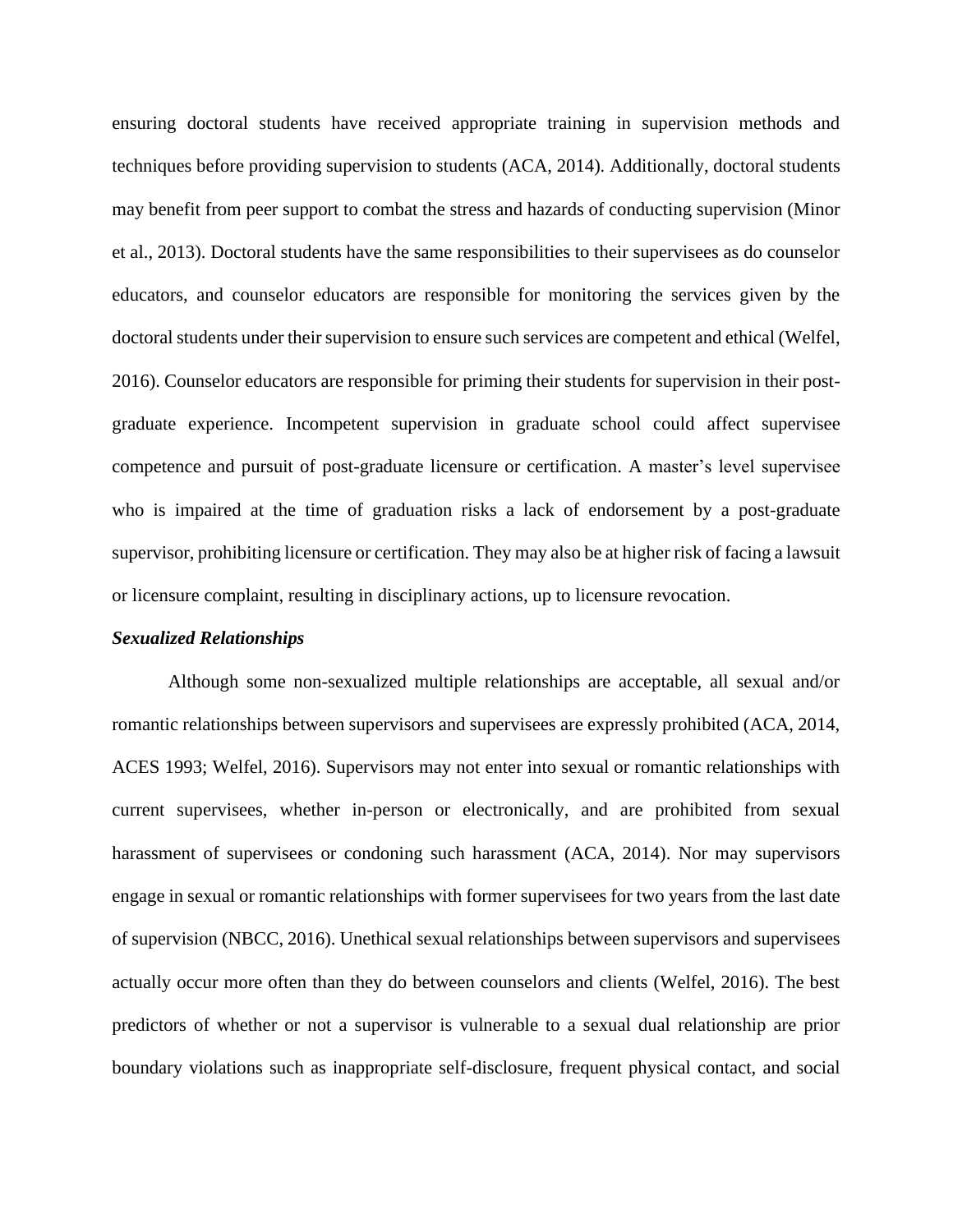contact (Welfel, 2016). Additional factors indicating risk of committing a sexual boundary violation include naiveté about one's ability to control one's sexual feelings without consultation, lack of training, a character issue such as lack of concern for another's welfare, or a competence issue such as burnout or a distressing personal issue. Consequences to supervisors can include loss of license, criminal charges, a malpractice claim, public censure, loss of reputation, and damage to the reputation of the profession (Welfel, 2016). Emotional consequences can include "guilt, remorse, and shame," as well as loss of familial, friend, and professional relationships (Sonne, 2012, p.303). Additional consequences resulting from an official complaint include depression, anxiety, embarrassment, obsessive worrying, self-doubt, self-recrimination, insomnia, and substance abuse (Pope & Vasquez, 2011). Consequences to supervisees can also be serious and can include feeling coerced, experiencing damage to the working relationship, and viewing the contact as unethical (Sonne, 2012) as well as experiencing jealousy, uneasiness, shame, and fear of appearing nonprofessional or deficient (Cleary, 2017). Adding to these consequences are professional problems brought about by inadequate and biased supervision.

Supervisors are role models for supervisees. If supervisees have role models that model inappropriate behavior, they are more likely to use inappropriate behavior with their clients (Goodyear & Rodolfa, 2012), making them vulnerable to loss of licensure. Even after the required two years has passed, a sexual relationship between previous supervisor/supervisee would be unethical if there were potential for harm, transference or counter transference, or if the relationship were anticipated at the time of termination of supervision. Ethics demand any supervisor considering a sexual relationship with a former supervisee seek competent supervision (Welfel, 2016).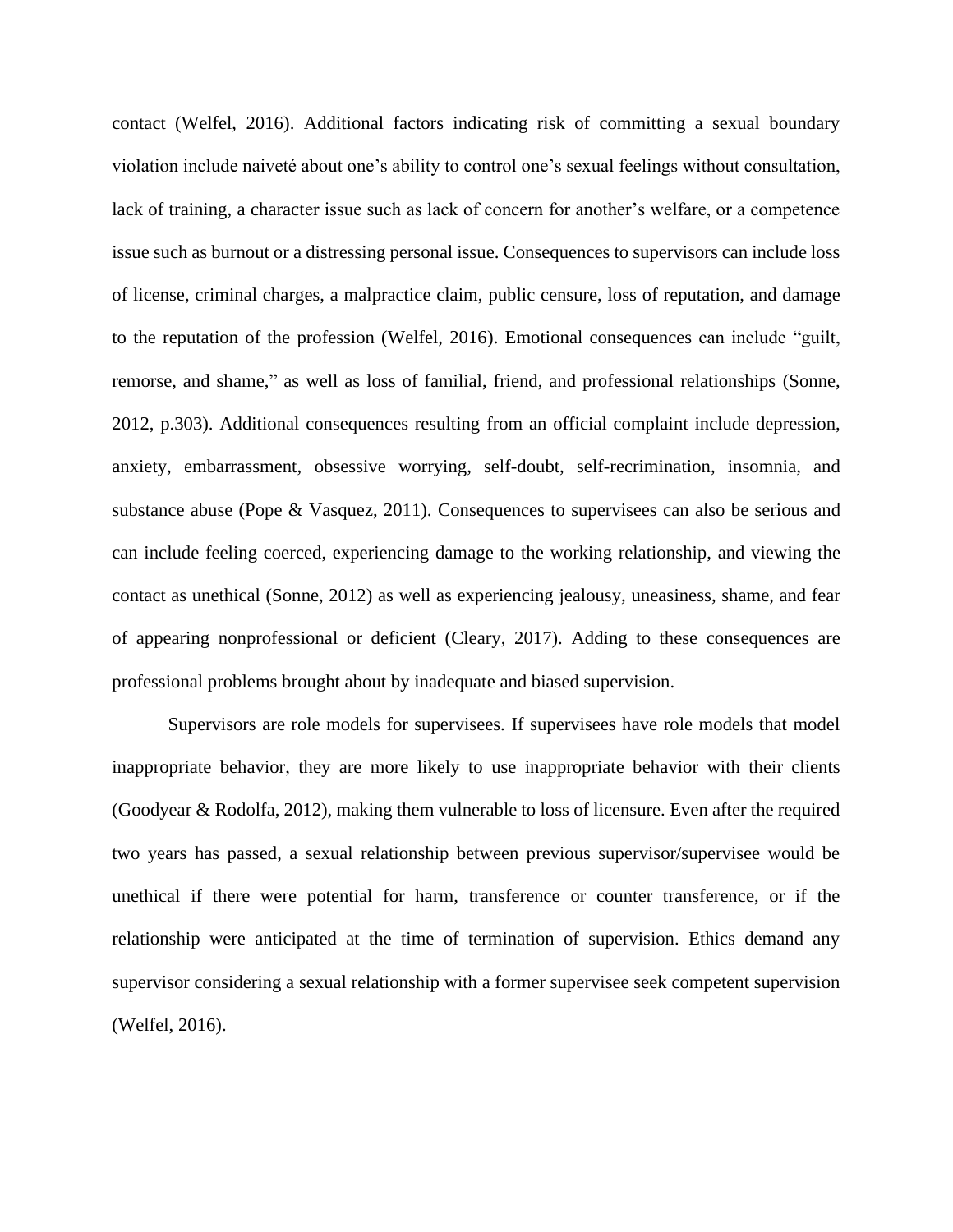It is important for supervisees to understand the difference between attraction as a natural human response, and the acting upon the attraction that is unethical. Similarly, it is crucial that supervisors not ignore feelings of attraction, as ignoring them may lead to the supervisee not getting needed support and supervision, and may cause the supervisor to be vulnerable to acting on his/her attraction. If attraction continues for a lengthy period or leads to fantasies, supervision is necessary, and referral may be necessary. Most scholars believe it is harmful to disclose the attraction to the supervisee (Welfel, 2016).

The responsibility of the supervisor is to prepare supervisees on how to avoid sexual relationships. A useful activity includes role-playing how to avoid sexual relationships. A tricky issue for some supervisees is how to respond to a sexual advance or romantic invitation from a client without hurting the therapeutic alliance. Hartl et al. (2007) provide useful examples that can be role-played by supervisors with supervisees or counselors-in-training, followed by students and supervisees role-playing with each other. This activity helps supervisees consider a response in advance, as the supervisee is likely to be anxious at the time of such an encounter.

Ultimately, as issues with multiple relationships are ubiquitous, we advise supervisors to teach supervisees how to prepare for these issues before they arise. Supervisors need to provide supervisees with complicated case studies to discuss and work through using ethical decisionmaking models (Welfel, 2016).

#### **Electronic Media**

Electronic media issues are another potential ethical roadblock in supervision that can affect supervisees' ability to gain licensure. Certain risks include the impact of lack of face-to-face interaction on the supervisory relationship, threats to confidentiality, and the necessity of technological competence on the part of both supervisor and supervisee (Chapman et al., 2011;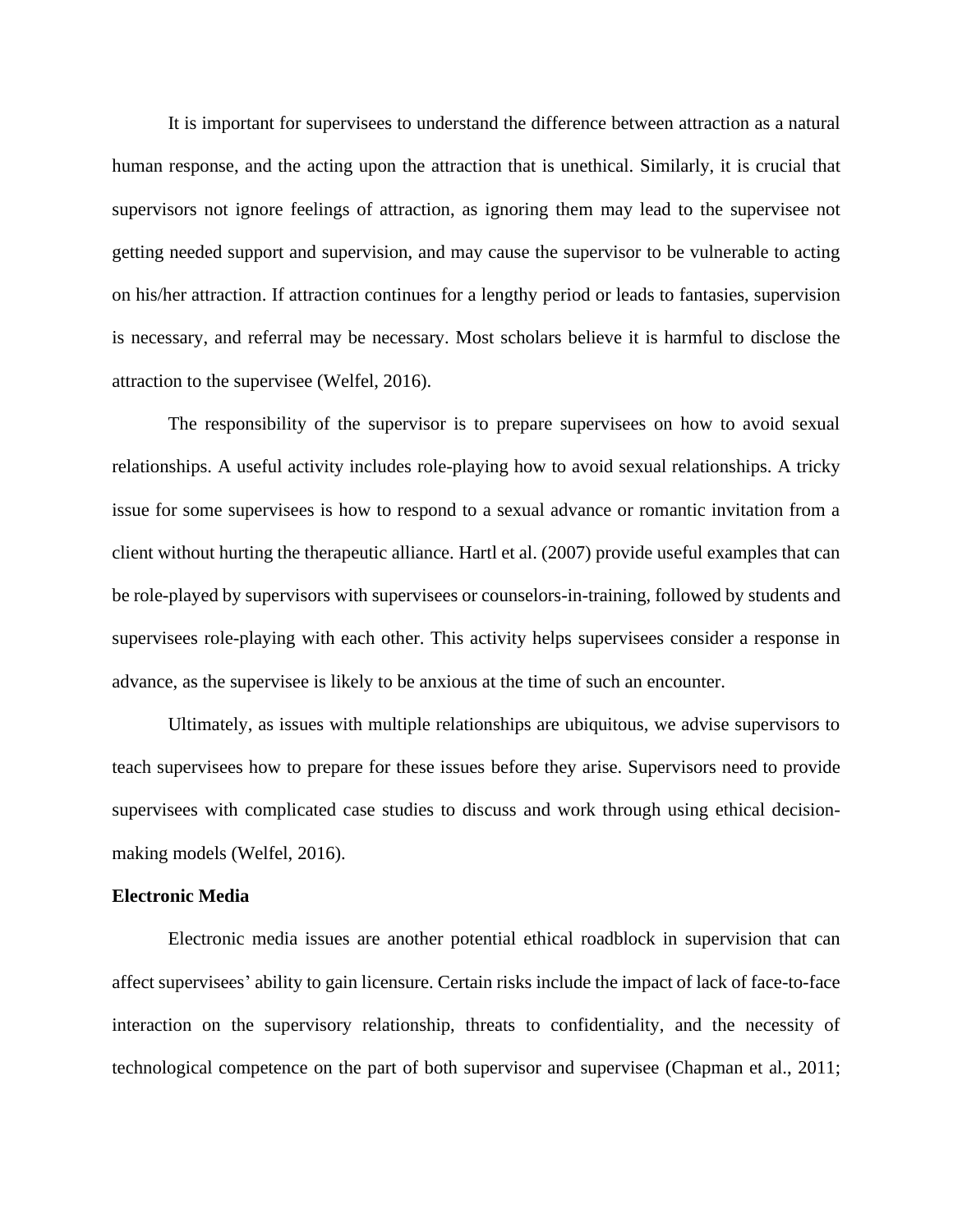Glosoff et al., 2016; Watson, 2003). Although electronic supervision involves additional risk, there are benefits as well. For example, although the ACES best practices taskforce (2011) recommends direct viewing of supervisees' work with clients, viewing live sessions is not always possible. In such situations, viewing recorded counseling sessions is an effective method of evaluating supervisee competence (Glosoff et al., 2016). Other advantages of online supervision include convenience, flexibility, reduced travel costs, efficient use of time, and access to a larger supervisor pool (Rousmaniere et al., 2014; Watson, 2003). Supervisees may experience difficulty accessing supervisors when they live in rural areas or small cities, or when they are seeking supervisors with specific expertise. For example, one author is a former school counselor who is also an approved clinical supervisor and play therapy supervisor who gets requests from supervisees seeking school counseling supervision while earning their clinical and play therapy supervised hours. In some cases, supervision was conducted via electronic media for supervisees living in another city who could not find another supervisor with all three types of expertise. Sandifer et al. (2019) assert that school counseling supervision is often infrequent or non-existent, indicating a lack of availability. The authors found only 44.15% of their sample of 188 school counselors received any clinical supervision at all, and such supervision was infrequent, happening one time per month or less.

Electronic supervision is described as synchronous when being conducted via web chat or video conferencing (Rousmaniere et al., 2014). Supervision may also be conducted in an asynchronous manner, such as when a supervisee sends an email request for consultation to the supervisor (Chapman et al., 2011). Depending on the licensing rules in each particular state, supervisors may be able to conduct supervisory sessions entirely via electronic media, or they can supplement face-to-face interactions with electronic interactions. Research on the effectiveness of cyber supervision is mixed (Chapman et al., 2011).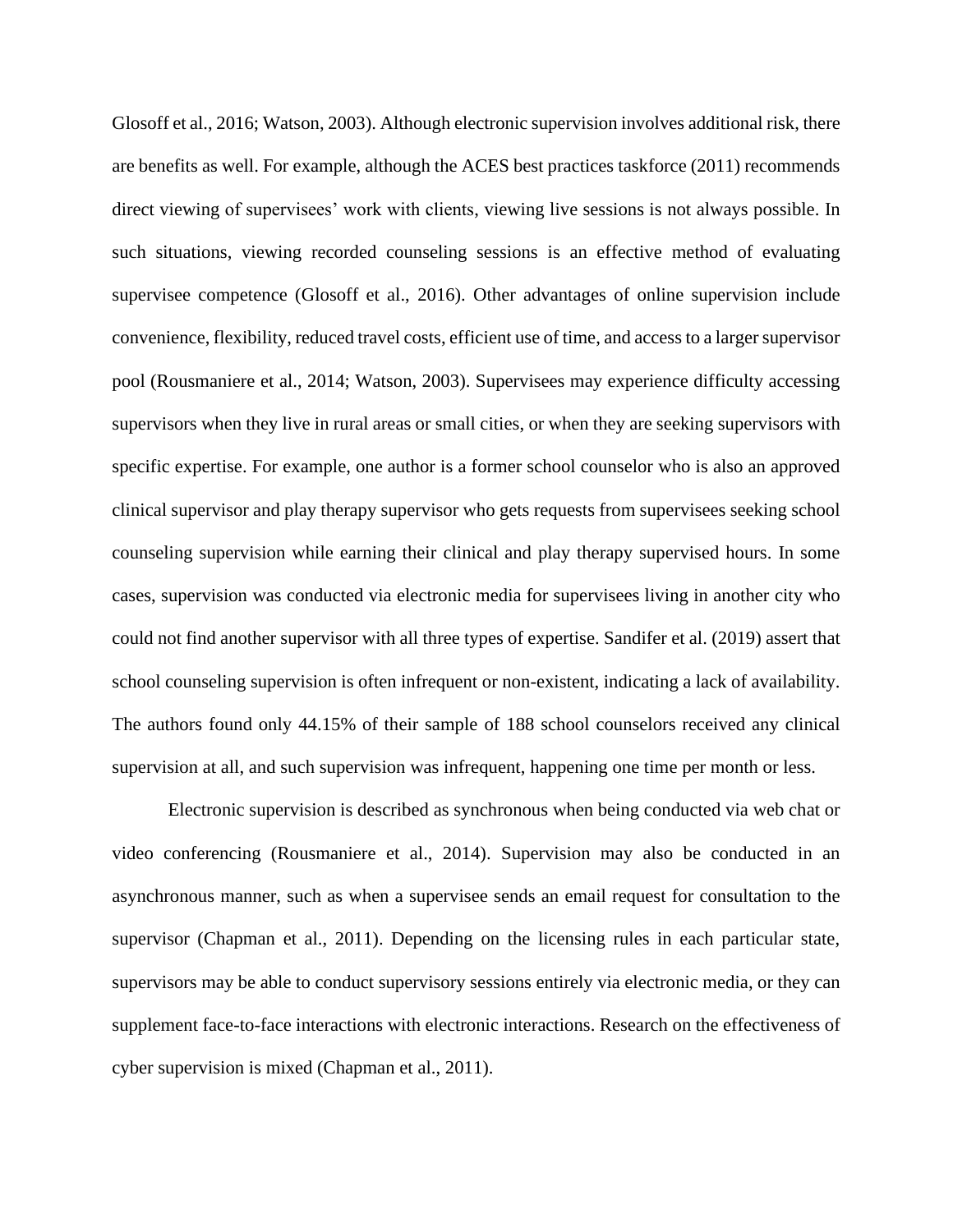One of the most commonly cited electronic media issues is the possibility of a negative impact on the working relationship and establishment of appropriate boundaries in the supervisory relationship (Glosoff et al., 2016). Although Bender and Dykeman (2016) found no significant difference in student supervisees' perceptions of the effectiveness of synchronous cyber supervision as compared to face-to-face supervision, overall, research on the impact of video conferencing on the working relationship in supervision has been inconclusive (Rousmaniere et al., 2014). Supervisors' two major goals are to ensure the welfare of the client and to attend to the professional development of the supervisee (Bernard & Goodyear, 2014). Both of these goals require a meaningful relationship with the supervisee. An egalitarian, collaborative, respectful relationship serves to reduce supervisee anxiety and to allow the supervisee to feel safe enough to disclose (Glosoff et al., 2016). Supervisee disclosure affects the supervisor's ability to discern areas of concern affecting client welfare or supervisee development. Communication involves nonverbal cues, and some concern exists this could be hampered by the audiovisual constraints of technology (Kanz, 2001; Rousmaniere et al., 2014). These cues are particularly important when cultural differences exist between supervisor and supervisee (Glosoff et al., 2016). The ACES best practices taskforce (2011) recommends supervisors using technology-assisted supervision (TAS) be in synchronous face-to-face contact, so participants can attend to nonverbal as well as verbal communication, and that TAS be used only in ways that enhance the supervision process. The taskforce also recommends informed consent specific to the use of technology (ACES, 2011), as written and verbal informed consent that contains information regarding technological expectations can help prevent miscommunication (Glosoff et al., 2016).

Related to paying attention to supervisees' nonverbal communication, supervisors need to develop a relationship with supervisees in order to assess their development. Although all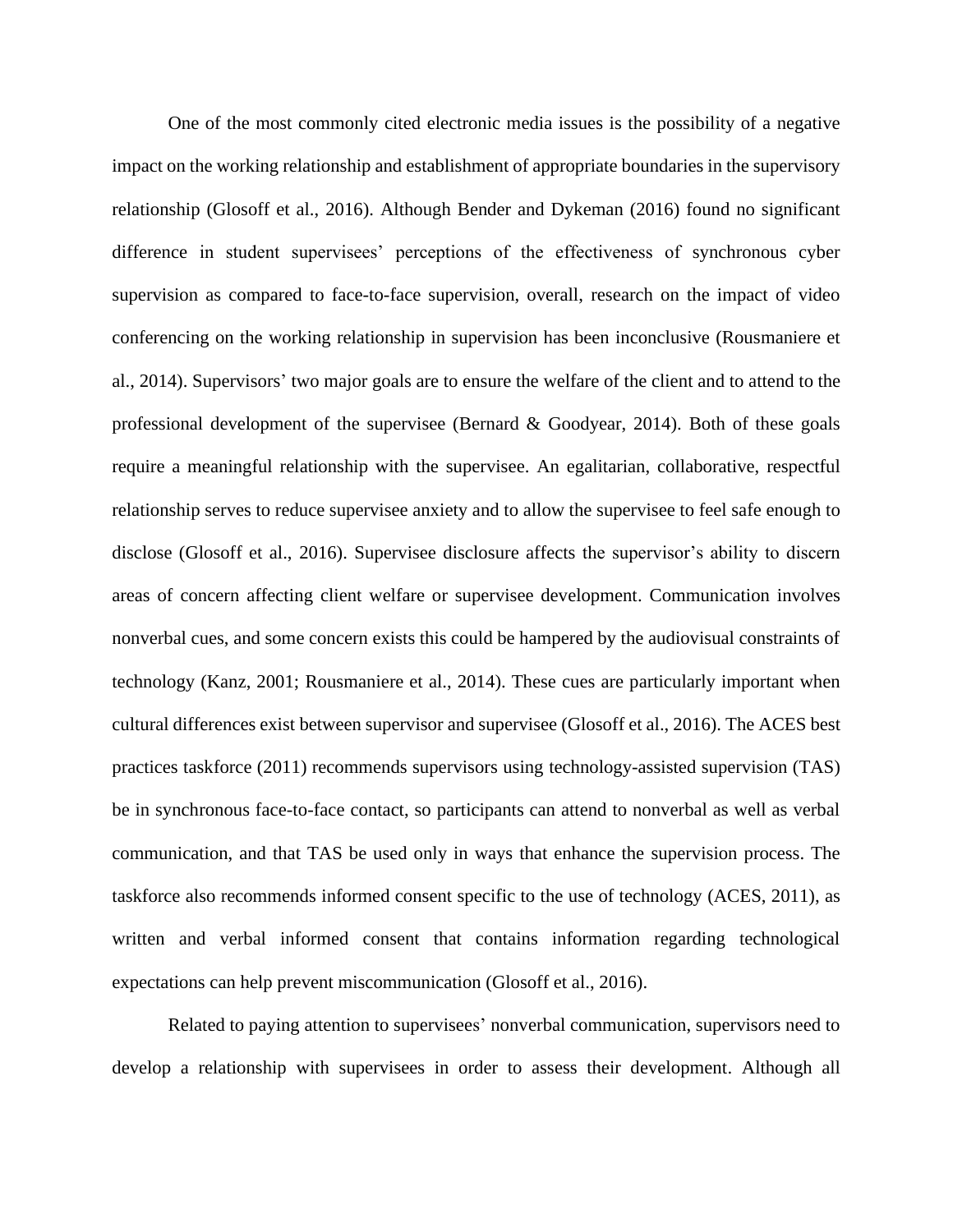supervisors need to be aware of supervisee development, supervisors using electronic media need to be especially aware. For instance, when using tagged video, a supervisee needs to be emotionally and developmentally ready to receive this type of feedback in the absence of the supervisor, otherwise feedback could cause harm to the supervisee and the supervisory relationship (Glosoff et al., 2016).

One of the biggest issues with electronic media involves threats to confidentiality and security (Glosoff et al., 2016; Rousmaniere et al., 2014). Rousmaniere et al., 2014 suggest that supervisors seeking a list of HIPAA compliant teleconferencing software can access [www.telementalhealthcomparisons.com.](http://www.telementalhealthcomparisons.com/) Schultz and Finger (2003) suggest using a virtual private network (VPN) that is heavily encrypted to transfer and host all electronic supervision materials. At the very least, when using email, supervisees should not include any identifying client information (Lund & Schultz, 2015). Confidentiality applies to any information about the supervisee or client exchanged during the supervision session or recorded in electronic supervision records. Both supervisee and client informed consent needs to contain procedures for collecting and storing both supervision and client electronic records, in order to safeguard confidentiality. Supervisors are tasked with taking every precaution to ensure confidentiality of client and supervisee information transmitted or stored electronically. However, inherent in the very nature of electronic recordkeeping is the possibility that confidential data could be breached. Therefore, counselors and supervisors need to inform clients of the use of technology in supervision and the fact that they cannot completely guarantee confidentiality, as it is not within their power to do so. Even when most supervision takes place face-to-face, a complete informed consent would inform the client of the possibility of the supervisee contacting the supervisor electronically to consult (Glosoff et al., 2016). Supervisory discussion and informed consent need to include the physical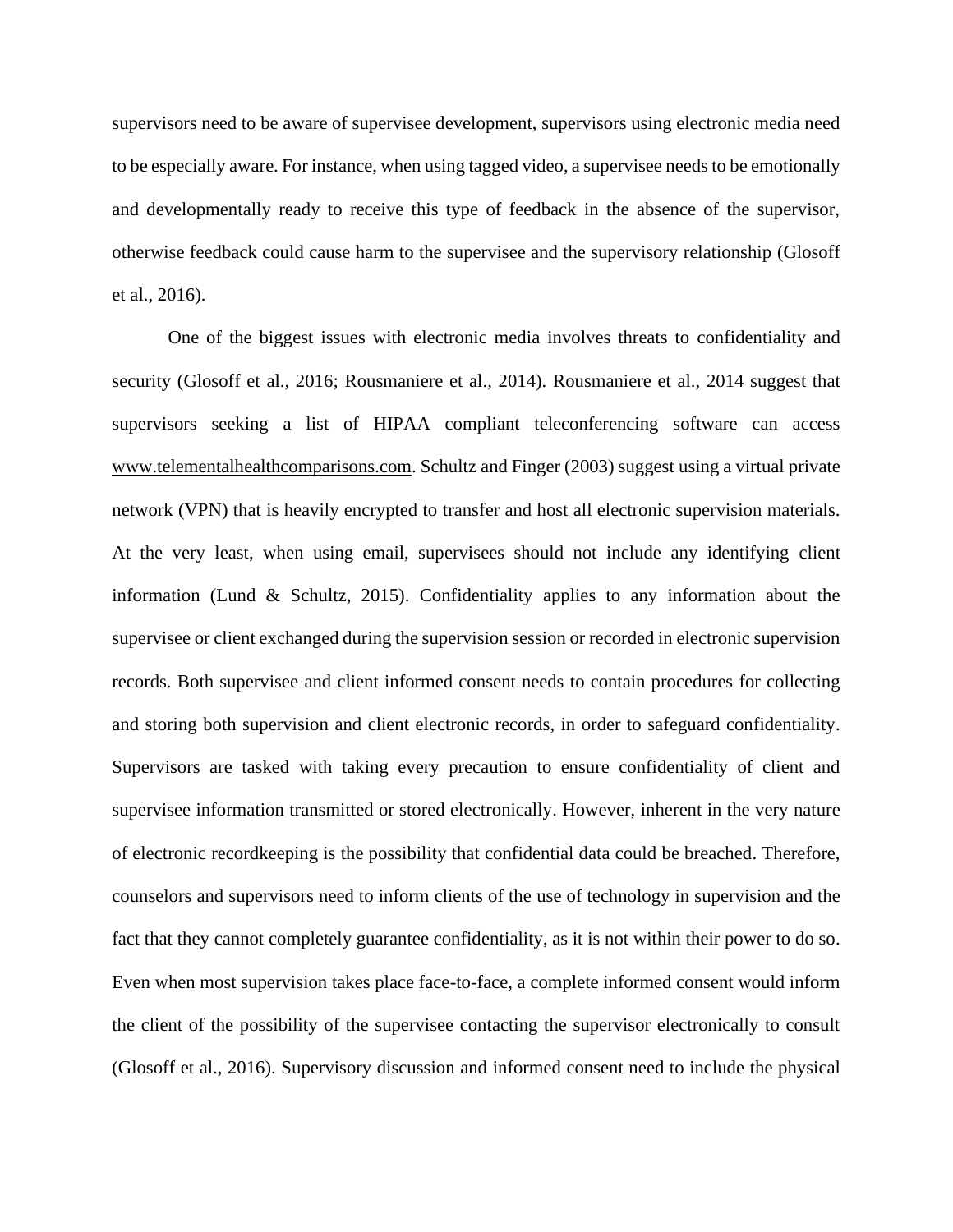location of supervisors and supervisees during electronic supervision. For instance, supervisees cannot appropriately receive electronic supervision in a public coffee shop where other customers could overhear. Another consideration specific to location is that when electronic communication crosses state lines, supervisors need to be aware of the laws and standards from each state involved (ACES, 2011; Glosoff et al., 2016).

For supervision occurring within counselor education programs, Carlisle et al. (2016) recommend universities adopt policies for cyber supervision that are HIPAA and FERPA compliant. Additionally, as only 9% of their respondents reported receiving training on all software used for supervision, Carlisle et al. (2016) recommend universities provide training for faculty and students on all technologies utilized for supervision to ensure software is used with ethical and legal compliance. ACA (2014) and ACES (2011) require that supervisors and supervisees be technologically competent, as well as clinically competent.

This leads to another common issue with electronic media, the possible lack of technological competence of either the supervisor or supervisee (Glosoff et al., 2016). Effective electronic supervision requires both supervisory and technological competence on the part of the supervisor, as well as for the supervisee (ACA, 2014; ACES, 2011). Therefore, technological expectations and technology requirements should be included in the informed consent. A supervisor not familiar and comfortable with certain technology might create technological difficulties that cause the supervisee added anxiety. Additionally, supervisors need to be sensitive to the financial situation of supervisees who may or may not be able to afford the necessary technology (Glosoff et al., 2016; Watson, 2003).

A critical issue with electronic media involves the availability of the supervisor and the impact of this availability on client safety and wellbeing (Glosoff et al., 2016). Ethical standards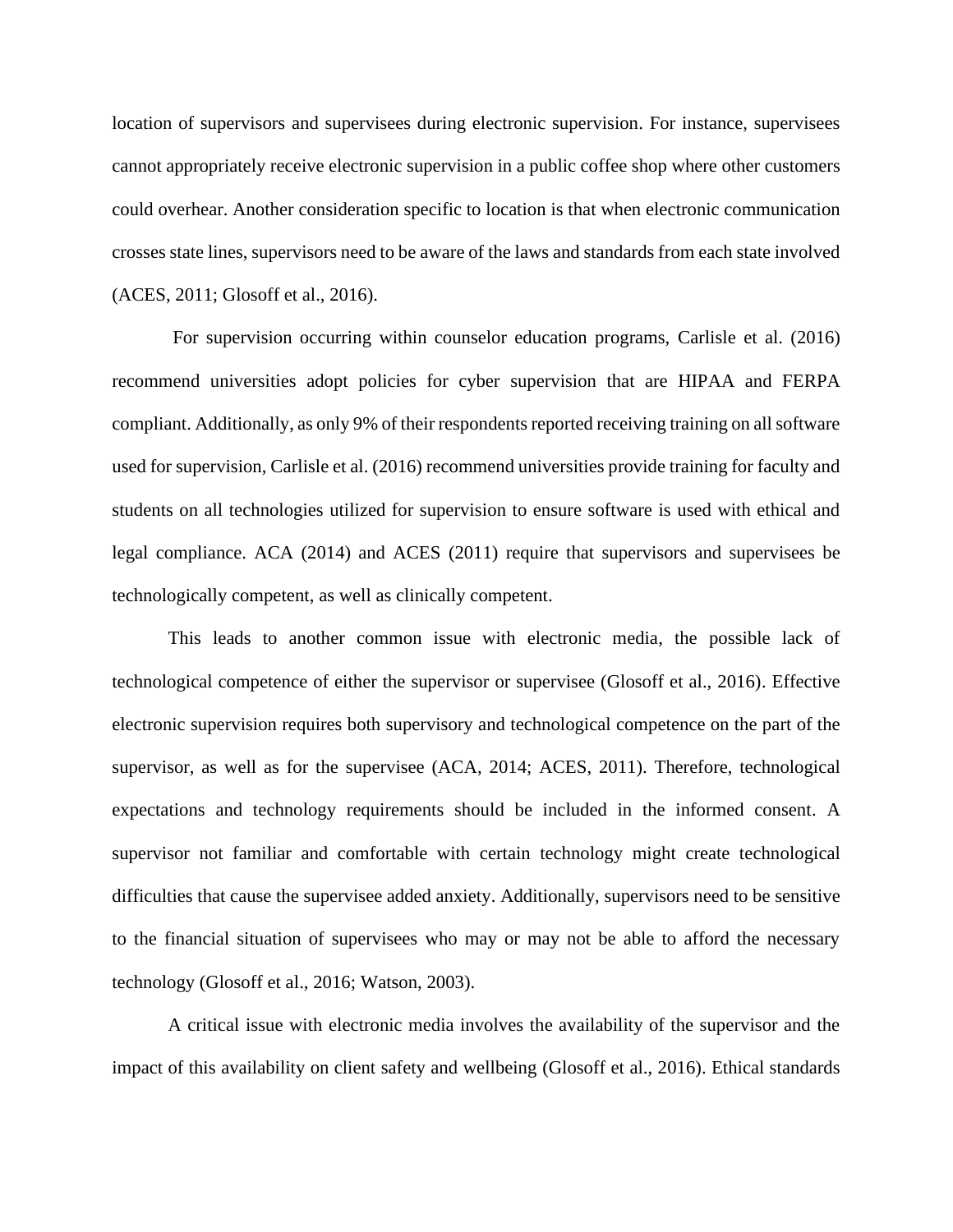dictate supervisors have procedures to handle emergencies and absences (ACES, 2011). For example, if a client is suicidal, the supervisee will need to immediate supervisor consultation. This can be difficult when supervisor and supervisee do not work in the same location. It is the supervisor's responsibility to help a supervisee create a plan to consult with "on site" supervisors and other experienced counselors should the licensed supervisor or university supervisor be unavailable during an emergency. Supervisees should be instructed to contact the main supervisor after resolution has been achieved with these back up sources of supervision.

In the wake of the COVID-19 pandemic, social distancing requirements have contributed to a rapid ascendance in the use of electronic media in clinical practice and supervision. The professional literature is just beginning to process the nature and effects of this rapid change, but it is clear that the pandemic will necessitate many new considerations for conducting supervision via electronic media. For example, Hames et al. (2020) illuminated the necessity of supervisors becoming familiar with the unique needs and opportunities of clients from varied demographics, such as older adults, children, adolescents, and refugees, who may have differing relationships with technology, in order to provide appropriate guidance to their supervisees. Fortunately, two recent articles found supervisees receiving telesupervision reported effective supervisory experiences (Bernhard & Camins, 2020; Tarlow et al., 2020). The authors concluded telesupervision was a promising option meriting continued exploration not only during the current pandemic, but going forward (Bernhard & Camins, 2020; Tarlow et al., 2020). In light of further exploration needed regarding relative benefits and drawbacks of telesupervision when compared to in-person supervision, Inchausti et al. (2020) suggest professionals currently considering telesupervision use their own judgment to "balance the directive to do no harm (nonmaleficence)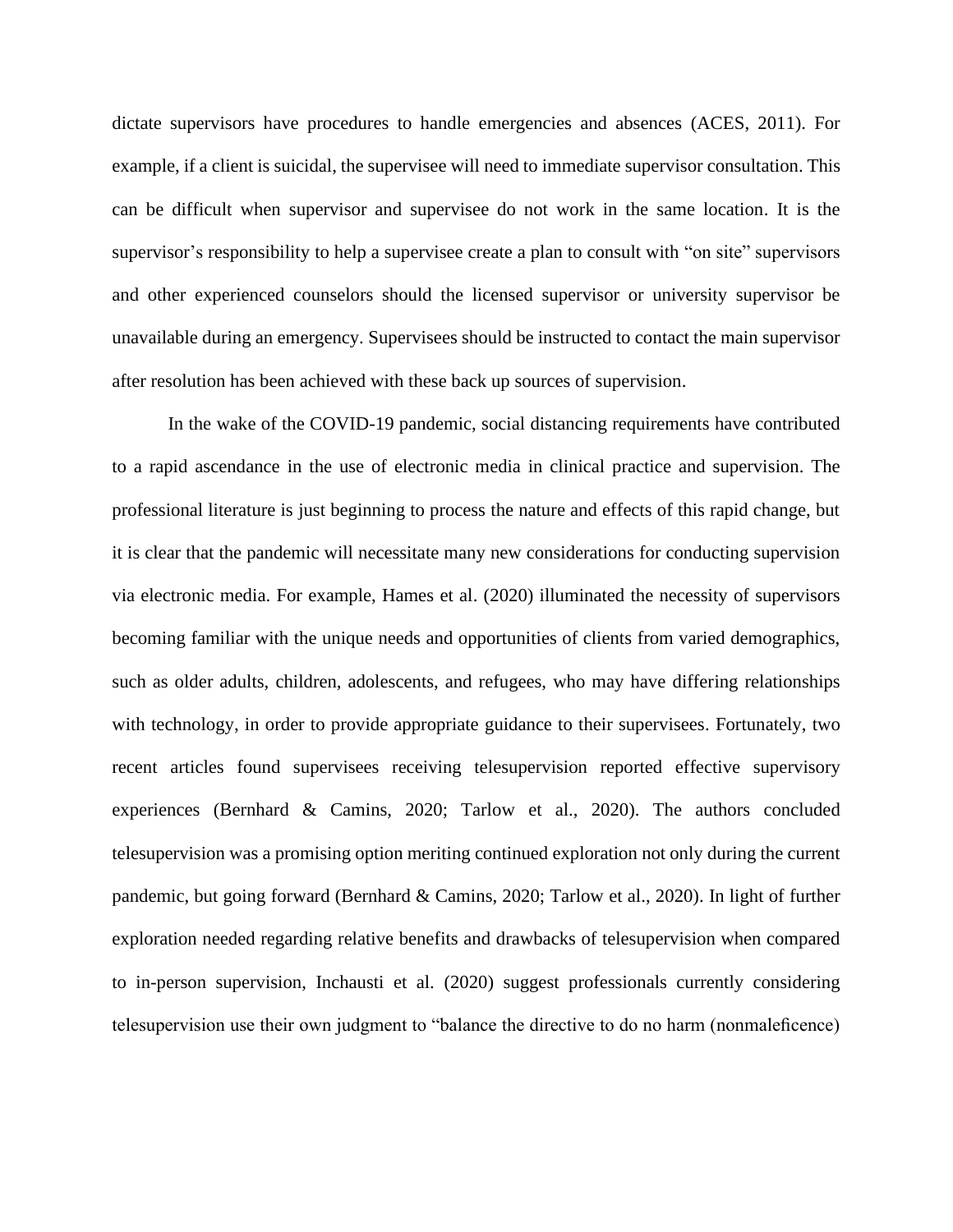with the goals of promoting health (beneficence) and providing equitable access to care for all (justice)" (p.400).

Ultimately, the use of electronic media has its risks and benefits, its proponents, and its detractors. Lund & Schultz (2015) noted that little evidence exists whether electronic supervision is as effective as face-to-face supervision. The profession can expect that researchers will continue to investigate the effectiveness and security of cyber supervision, as its use appears to be inevitable.

#### **Documentation Requirements**

Utilizing best practices in the area of documentation helps to set the stage for accurate recording of supervisees' experiences and provides accountability for supervisors when evaluating supervisees. University and agency policies, supervision best practices, professional codes of ethics, and regulatory body licensing rules from which the supervisee is seeking licensure all play a part in the ethical and legal practice of supervision. Unequivocally, all of these sources include specific requirements for documentation of supervision. Documentation at the university and postgraduate level may require different content due to the goals of the supervisee (i.e., completion of the master's degree versus pursuit of independent licensure), but they also share common requirements that may help a new supervisor develop a positive supervisory relationship, while protecting client welfare.

ACA Code of Ethics (ACA, 2014) F.4.a. reminds us of supervisors' responsibilities to incorporate informed consent procedures in supervision. University supervision begins with a signed internship agreement between the student, internship site, and training program. While this document should include institutional policies, program and accreditation standards, learning outcomes, and a description of how dismissal from internship placements will be handled, the document may be general in nature when discussing the specific responsibilities of the university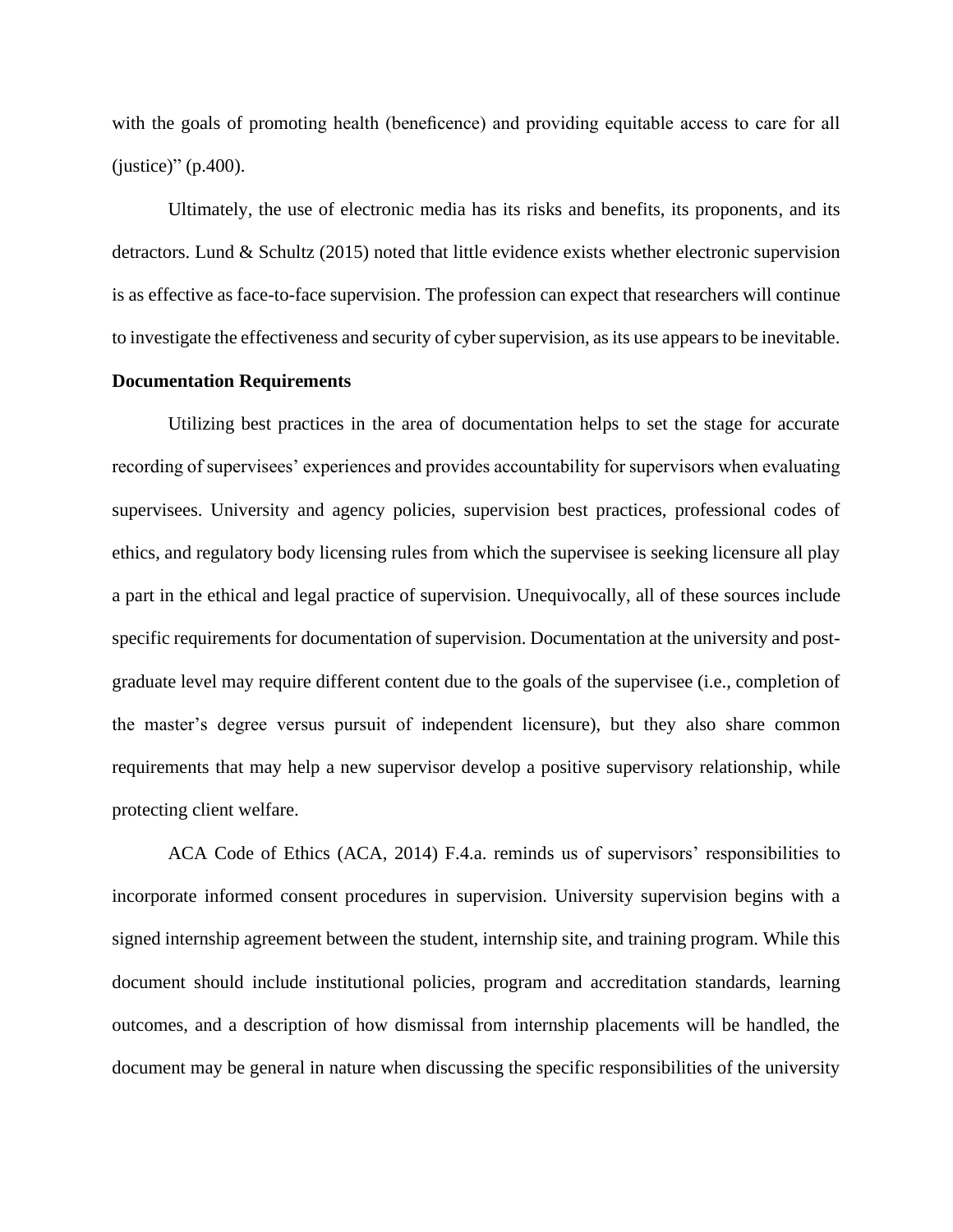supervisor. Thus, creating a separate supervision contract or informed consent similar to those used in post-graduate supervision can be beneficial for new university supervisors. Informed consent documents provide the supervisor with an opportunity to outline the important aspects of supervision, in addition to simultaneously focusing on how they will oversee the professional development of the supervisee and protect the clients of supervisees.

An informed consent for supervision provides the supervisee with information regarding the supervisor's training, credentials, clinical experience, theoretical orientation, and supervisory style. The consent should include detailed logistics of supervision: explaining the frequency of supervision, where sessions will take place, how long sessions will last, cost for individual and group sessions, emergency contact to reschedule supervision or for supervision emergencies, and boundaries of the supervision relationship. Tromski-Kleinhorn (2008) also recommends including objectives in the supervision contract, as well as describing the evaluation method used, responsibilities of the supervisor, responsibilities of the supervisee, procedural information, termination, the scope of the supervisor's competence, and the possible use of a third party when a disagreement cannot be settled between the supervisor and supervisee.

Creating an informed consent document like the one described helps a new supervisor think through the supervisory process in advance and facilitates a structured supervision process documented in supervision notes. Clarifying expectations, logistics, emergency procedures, and roles and responsibilities of both the supervisor and supervisee can also help to mitigate the anxiety of new supervisees and supervisors. Documentation of the model of supervision used to address client issues should be as specific as clarifying frequency of supervision, method to identify client concerns, conceptualization of a treatment plan, and discussion of outcomes as well as risks and benefits of treatment for clients. Additionally, description of the methods of feedback and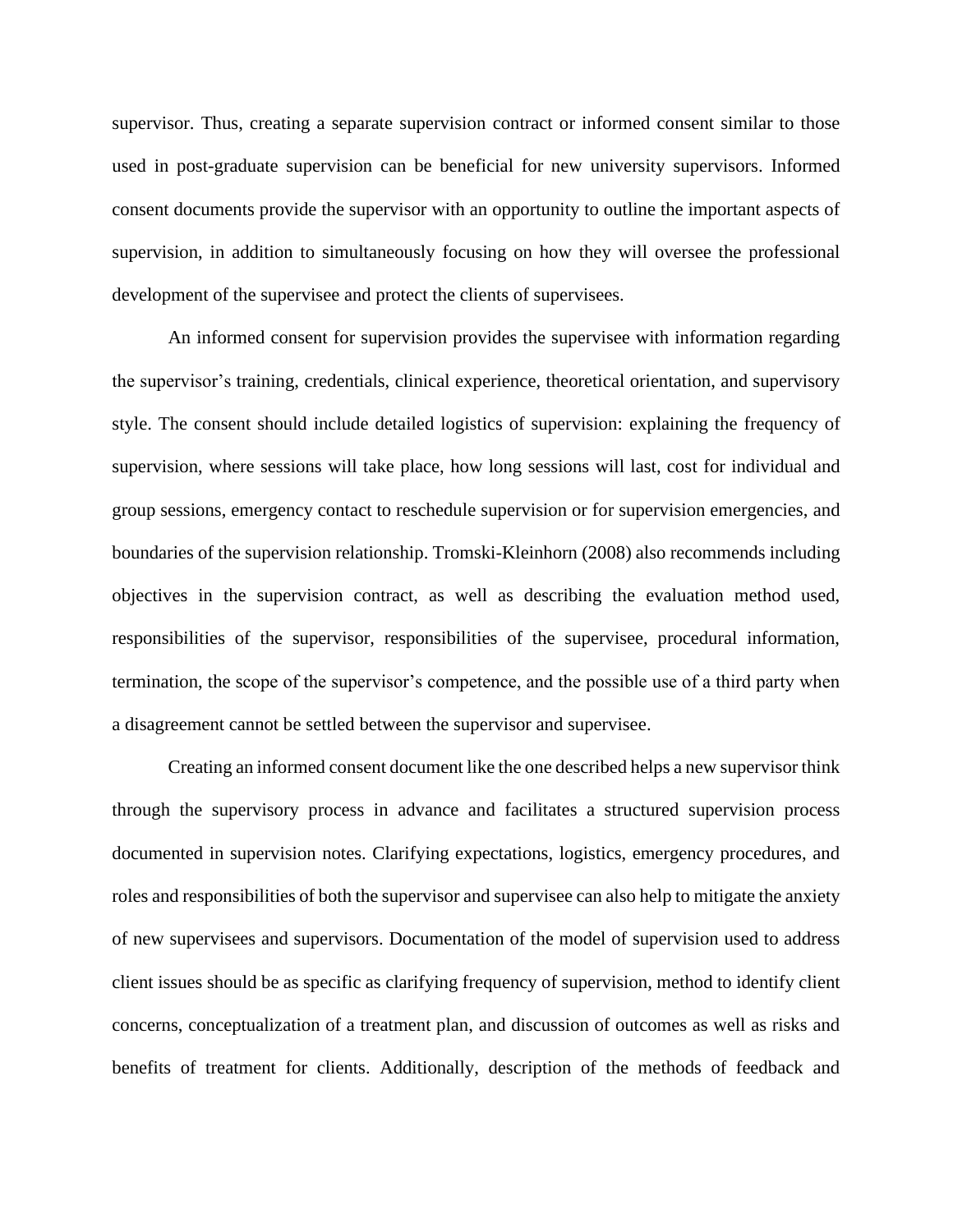evaluation utilized in supervision should be clear so the supervisee can begin to visualize what presentation of cases will entail, how they will know whether they are progressing, and at what points they will receive formative and summative evaluations. Both formative and summative evaluations become important pieces of documentation used to support remediation plans and their implementation.

Given that supervisors are liable for the work of supervisees, overseeing all aspects of the supervisee's practice becomes critical to ensure supervisees are practicing according to ethical standards and expectations. For example, supervisors are responsible for knowing how supervisees or interns are marketing themselves to consumers and to the public. After processing numerous complaints against licensed interns who were not accurately identifying their intern status under supervision, one state implemented a rule to make sure that supervisees disclosed their status as interns prior to providing services:

LPC Interns holding a temporary license shall indicate intern status on all advertisements, billing, and announcements of counseling treatment by the use of the term "LPC Intern." On all advertisements, billings and announcements of counseling treatment by an LPC Intern, the intern's name shall be followed by the name of the supervisor, along with the address and phone number in the same type size and font. (TSBEPC, 2019, §681.49.h.)

This type of clear designation of the intern has also helped to clarify additional rules that interns are not practicing within their own private independent practice, interns cannot receive payment directly from a client, and ownership of counseling records produced by interns belongs to the agency or supervisor for whom the intern works. A supervisor should create a way of documenting intern compliance with these regulations, and ongoing monitoring of additional licensing rules.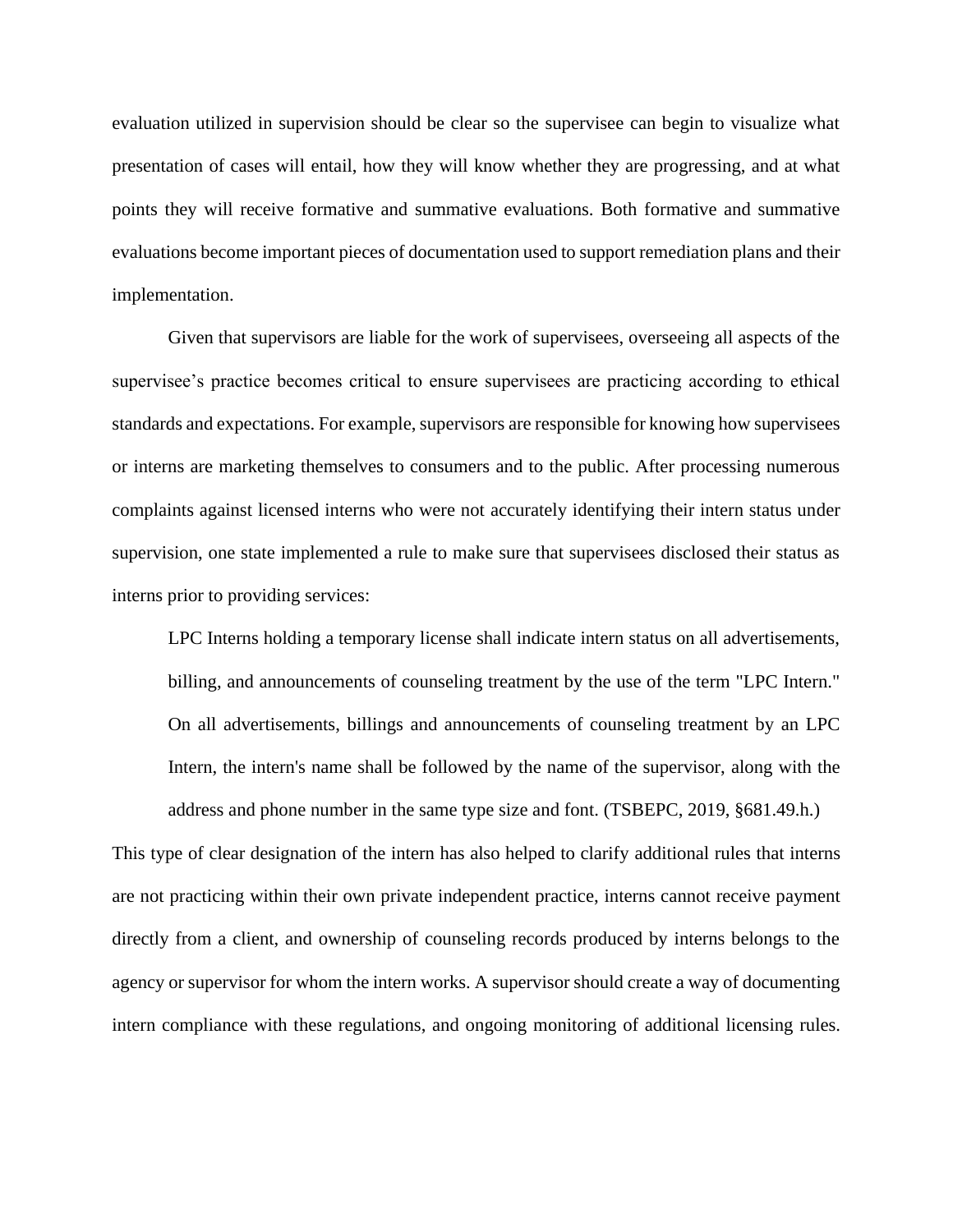The information a state requires be documented in a supervision file should form the basis for any kind of documentation of accountability created by a new supervisor.

Some regulatory bodies have instituted specific rules detailing the establishment of supervisory relationships, the behavior of supervisees and supervisors, and the maintenance of required documentation throughout the supervisory relationship. For example, one state specifies board-approved supervisors must keep written record of each supervisory session that includes:

fees and record of payment, the date and length of each supervisory session, topics discussed during each supervisory session, identification of supervisory session as individual or group conducted face-to-face or by live internet webcam, a record of any concerns the supervisor discussed with the intern; and current board-approved site(s) for each intern. (TSBEPC, 2019, §681.93)

To some new counselors and supervisors, maintaining weekly signed logs of indirect hours, direct hours, and supervision hours accrued by an intern may sound like extreme accountability measures. Consider that Henriksen et al. (2019) found that across 53 licensing jurisdictions, hours of required supervised experience, frequency of supervision, and total hours of required supervision could vary widely. For example, frequency of supervision varied from one hour per week in one state, to 4 hours per month in another state, to one supervision hour for every 20 to 30 hours of experience in two other states (p.166). A supervisor who is not keeping up with intern hours may have difficulty calculating and documenting required supervision hours accurately. Similarly, supervisors who do not renew their licenses but continue to supervise are jeopardizing the hours interns are earning "under supervision." Some supervisors have faced consequences such as having to reimburse interns any fees paid for supervision during the lapsed period of time (TSBEPC, 2019, §681.93.g.2.), and administrative fines per each lapsed month.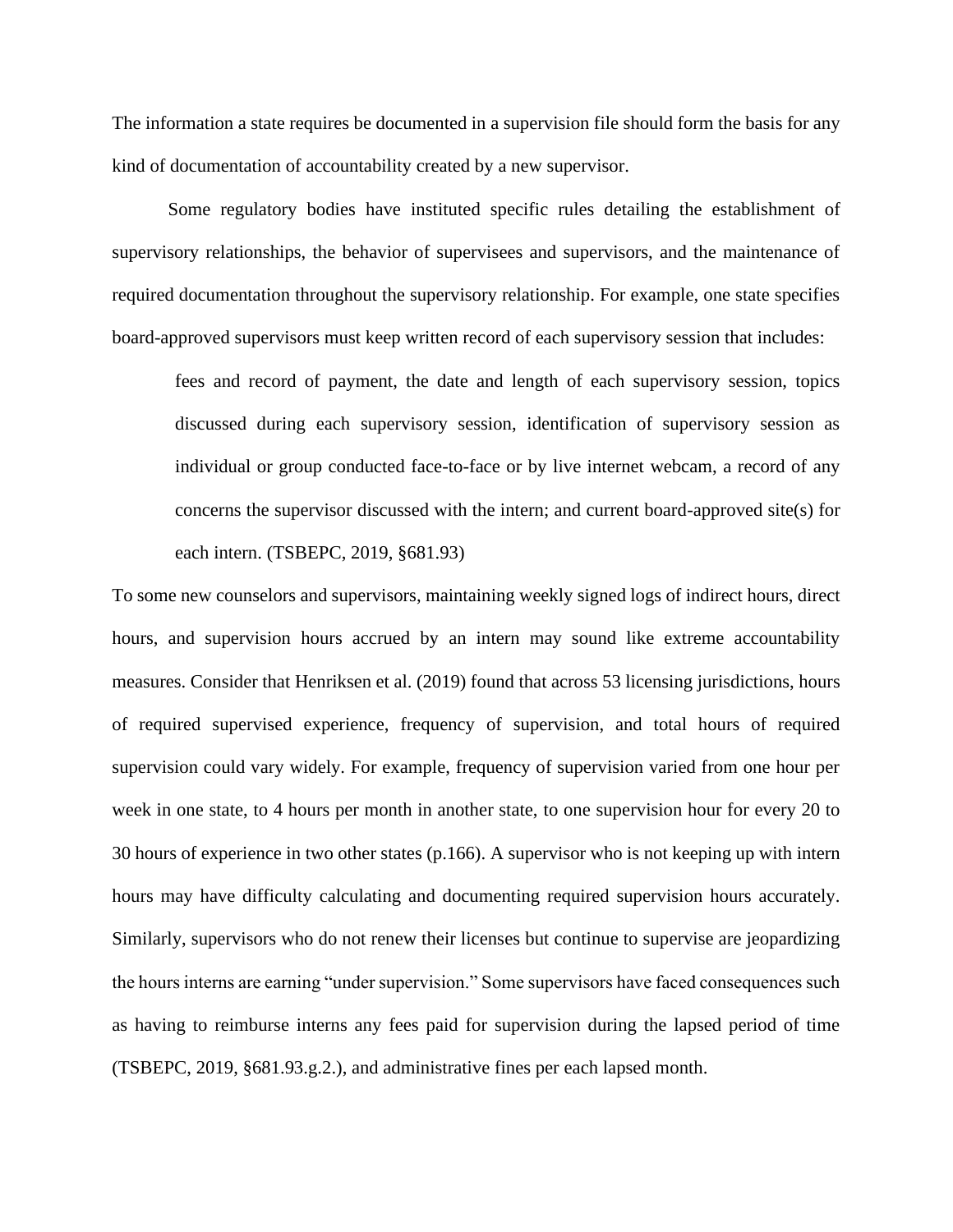## *Feedback and Evaluation*

In an attempt to validate counselor supervision competencies, Colburn et al. (2016) investigated what supervisory knowledge, attitudes, and skills were necessary for new supervisors. Using expert panel members, they yielded five supervision competencies for new supervisors: ethical/legal, facilitating supervisee development, cultural responsiveness, supervisory understanding and skills, and evaluation. Documentation, provision of feedback, and evaluation show up numerous times within supervision competencies and best practices (ACES, 2011), furthering the importance placed on new supervisors to address these critical components. Supervision can be considered a multilayered form of evaluation and accountability, where "new counselors are supervised by individuals who themselves are accountable to their own organizational and/or clinical supervisors, consultation partners, and regulatory agencies such as state licensure boards" (O'Brien & Hauser, 2016, p.10). Depending on the practice setting, an agency or practice may already have documentation forms or evaluation measures in place to evaluate supervisees. When these measures exist, new supervisors should review them carefully to ensure they understand how to best use them, and that they meet state board licensure requirements. In some instances, supervisors have created their own measures of accountability and evaluation in consultation with other supervisors to meet the needs of specific supervisees. For example, seeing a gap in available evaluation resources for those providing supervision for substance abuse counselors, Schmidt et al. (2013) created a measure of supervisee professional and ethical competency, informed by national substance abuse standards and competencies, and modeled after a professional counseling program evaluation measure.

According to Wade and Jones (2015), "feedback and evaluation are often used interchangeably…Feedback presents information and is based on observations…Evaluation…is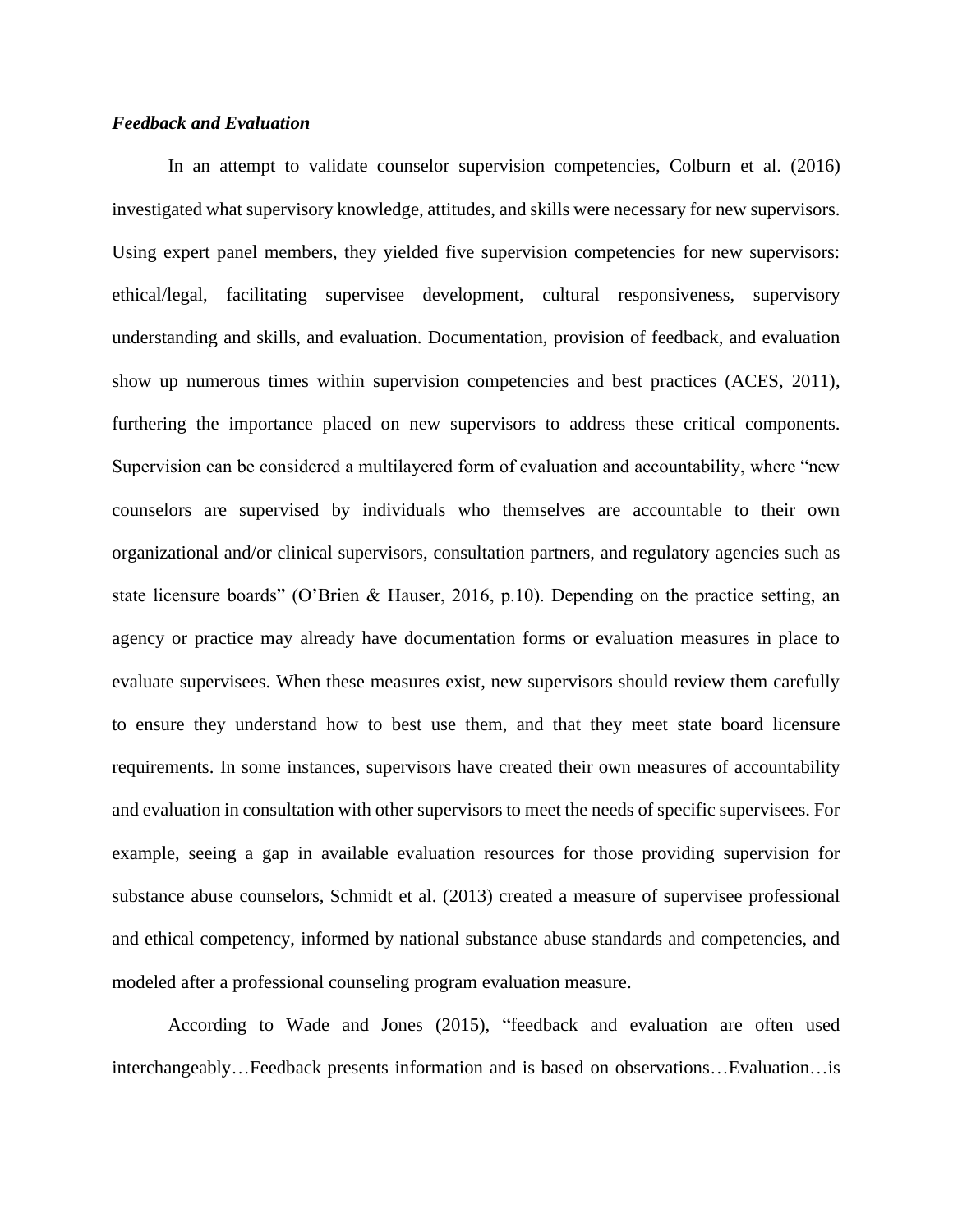summative. It comes after the fact and presents a judgment…about how well or poorly a supervisee has met a given goal" (p.105). Documentation of both throughout the supervisory experience provides critical pieces of evidence pointing toward a supervisee's growth and development, or conversely, a lack of growth and development, necessitating remediation. Exploring struggles and successes of new supervisors with corrective feedback, Borders et al. (2017) focused on the critical developmental tasks for new supervisors and stressed the importance of learning and practicing corrective feedback skills in constructive feedback and confrontation. The researchers provide insight into new supervisors' perspectives before, during, and after the delivery of corrective feedback, which can assist new supervisors to understand what may be holding them back from providing necessary feedback to supervisees. For additional examples of what supervisees consider helpful regarding feedback and evaluation, see the Ladany et al. (2013) investigation of effective and ineffective behaviors found in the best and worst supervisors.

New supervisees should start supervision with definitive evaluation measures so supervisees know the criteria by which they will be measured. Transparency regarding the evaluation process provides all supervisees with an opportunity to increase self-assessment around the skills being evaluated. Consistency in completing evaluation forms for all supervisees will be helpful to increase new supervisor competence in evaluation, no matter the level of difficulty or success experienced by the supervisee. Kemer et al. (2017) researched the priorities of expert supervisors when working with easy and challenging supervisees, and found that "the assessment and conceptualization of the supervisees and their work as well as administrative considerations appeared to be fundamental priorities of experts' supervision work not only with their challenging supervisees but also with their easy ones" (p.60).

## **Gatekeeping and Remediation**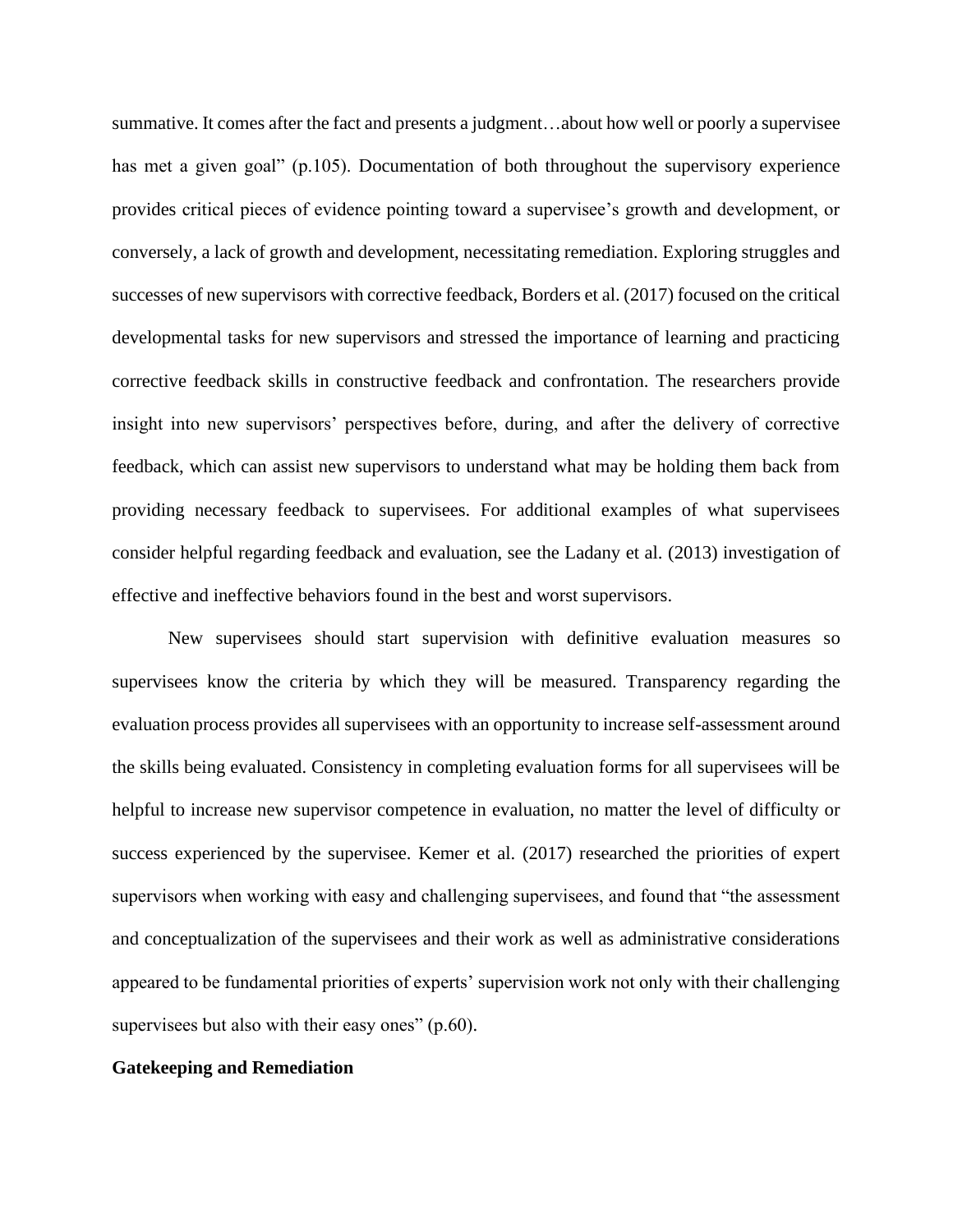Gatekeeping is defined as "the initial and ongoing academic, skill, and dispositional assessment of students' competency for professional practice, including remediation and termination as appropriate" (ACA, 2014, p.20). Despite the fact that gatekeeping was a new term included in the ACA 2014 Code of Ethics, it has long been a mandate and critical responsibility of supervisors and counselor educators across the counseling profession. Foster and McAdams (2009) provided a broader definition of gatekeeping that includes every professional associated with the profession: "the responsibility of all counselors, including student counselors, to intervene with professional colleagues and supervisors who engage in behavior that could threaten the welfare of those receiving their services" (p.271). This broad definition suggests gatekeeping is a process that should be discussed beginning at the point of entry to the profession, and up to and including retirement from the profession.

Gatekeeping is one of the greatest responsibilities for counselor education faculty and supervisors as they have the ability to help regulate the profession and protect client welfare. As supervisors, we are accountable to the clients served by supervisees, other students in counselor education programs, as well as other interns under supervision. Ultimate entry into the profession is dependent upon one's endorsement by a supervisor, who is mindful of the ethical stipulation that they "endorse supervisees for certification, licensure, employment, or completion of an academic or training program only when they believe that supervisees are qualified for the endorsement" (ACA, 2014, F.6.d.).

With such a large responsibility looming over new supervisors, Gazzola et al. (2013) examined the challenges and difficulties of new supervisors who completed their first supervision training field experience supervising master's level students and found that a majority admitted to having difficulty with the gatekeeping role. "Three subcategories relative to their gatekeeping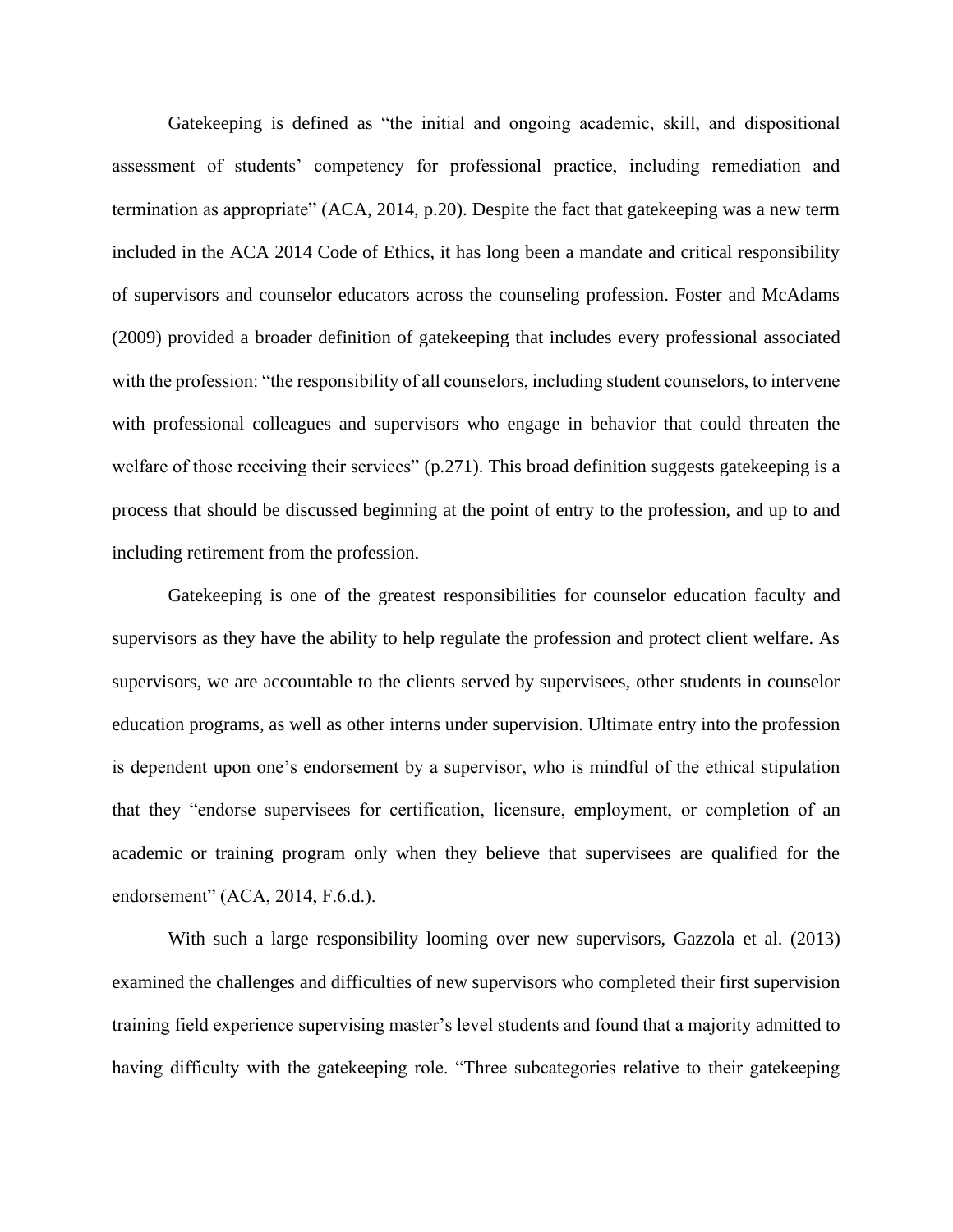experience emerged: (1) discomfort with the role of power and authority, (2) questioning their ability to judge a supervisee's counseling competencies, and (3) being uncertain when giving supervisees negative feedback" (p.23). What made the experience more difficult was not having explained to the supervisee the level of evaluation that would be involved in the supervision process, not having clear evaluation measures of competence against which to measure the supervisees, and finding difficulty in delivering negative feedback in a group format. Schuermann, et al. (2018) noted there are "specific venues where communication about gatekeeping should be emphasized, including admissions interviews, program orientations, individual meetings, and when establishing classroom expectations" (p.61).

Clearly, the responsibility of gatekeeping can be a little easier when there are policies and standards already in place for new supervisors to follow, and examples of implementation of the process within the program or agency. Consulting with more experienced supervisors and faculty could also assist in this transition for new supervisors. Schuermann et al. (2018) compared faculty perspectives of gatekeeping and found that "years of professional experience appeared to contribute to greater confidence in the efficacy of built-in programmatic safeguards to regulate gatekeeping" (p.63). For agency supervisors who find themselves without an experienced colleague within the agency, the opportunity may present itself to advocate for their supervisory role by proposing gatekeeping policies and procedures based on codes of ethics, licensure rules, and supervision best practices.

Russell et.al. (2007) explored gatekeeping and remediation challenges in supervision, and acknowledged the difficulty for supervisors to balance the needs of multiple stakeholders. Recommendations to mitigate challenges in supervision included using performance-based contracts, participating in continuing education related to gatekeeping, and clarifying the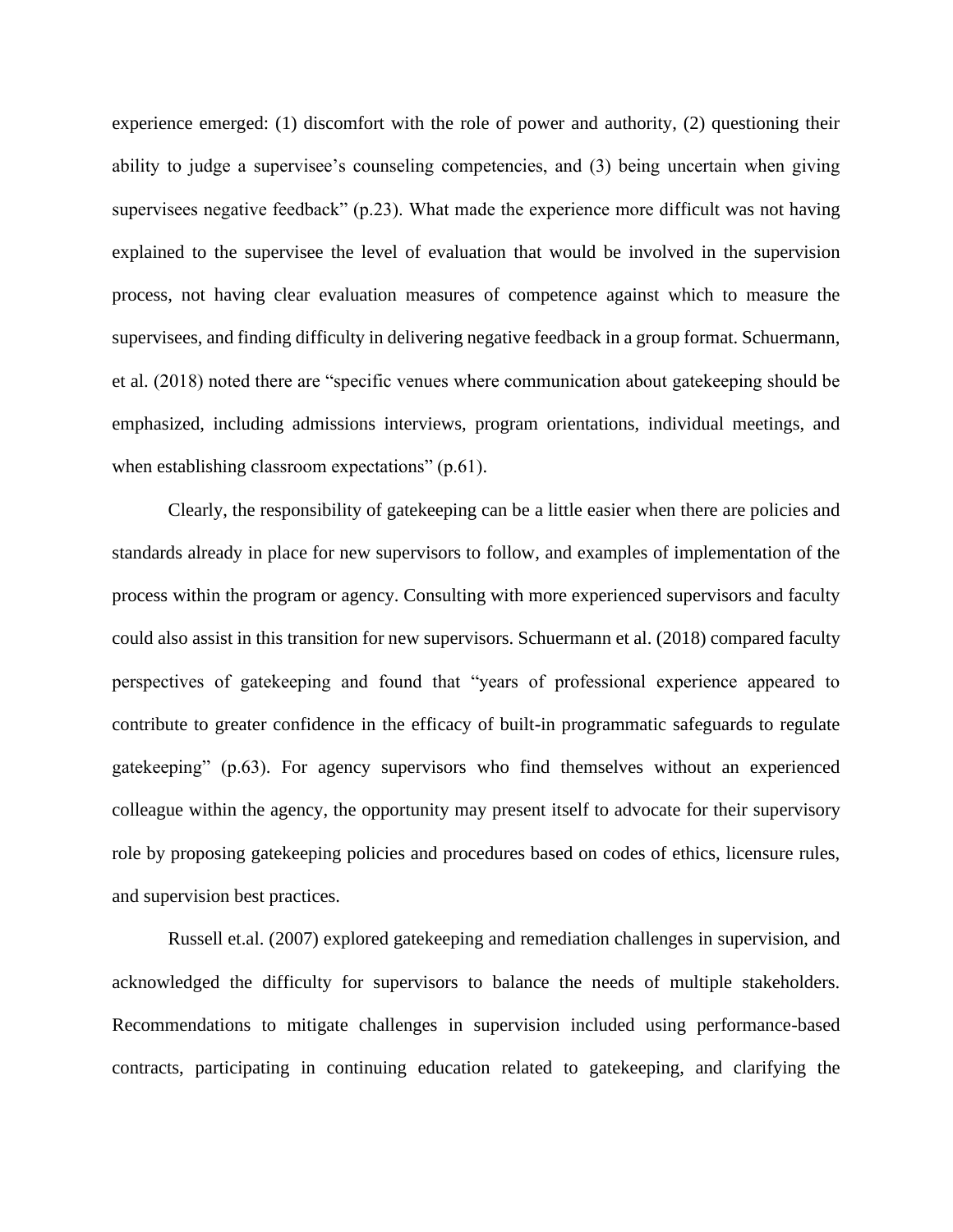gatekeeping role with supervisees from the beginning of the relationship. One additional recommendation the researchers included creates a more personal stake in the process for supervisors and adds important reflection on the role of gatekeeping and remediation for the supervisor. The recommendation is "asking 'bottom line' questions: (1) Would I be comfortable hiring this person? (2) Would I be willing to supervise this person as my employee? (3) Would I refer a family member to this therapist?" (p.239). Personalization of the answers may help supervisors clearly see the needs of the necessary stakeholders: clients, supervisees, and themselves as the supervisor, thereby supporting supervisors' gatekeeping decisions.

An additional gatekeeping challenge occurs when there is lack of communication between counselor education programs and field sites. Concerningly, although field site supervisors are a critical part of the remediation and gatekeeping process, according to Freeman et al. (2016) only 35% of field supervisors report discussing counseling students with their faculty supervisors. Making the case for ongoing conversation and feedback for agency supervisors, Baldwin (2018) notes it can "differentiate the category of emerging problematic behavior so that educators and supervisors can provide the appropriate support" (p.104). Communication barriers include 1) lack of training in gatekeeping (Sowble, 2011), 2) tension between the role of empowerment and evaluation (Bogo et al., 2007), and 3) documentation issues (Freeman et al., 2016). New supervisors in either the academic or field supervisory positions need to be aware of the need for mutual communication and gatekeeping responsibility (Freeman et al., 2019).

#### *Remediation plans and interventions*

ACES (2011) best practices in supervision articulate evaluation responsibilities that include taking appropriate steps when remediation is necessary, including providing feedback, prompt notification, a written remediation plan, and avoiding dual relationships when personal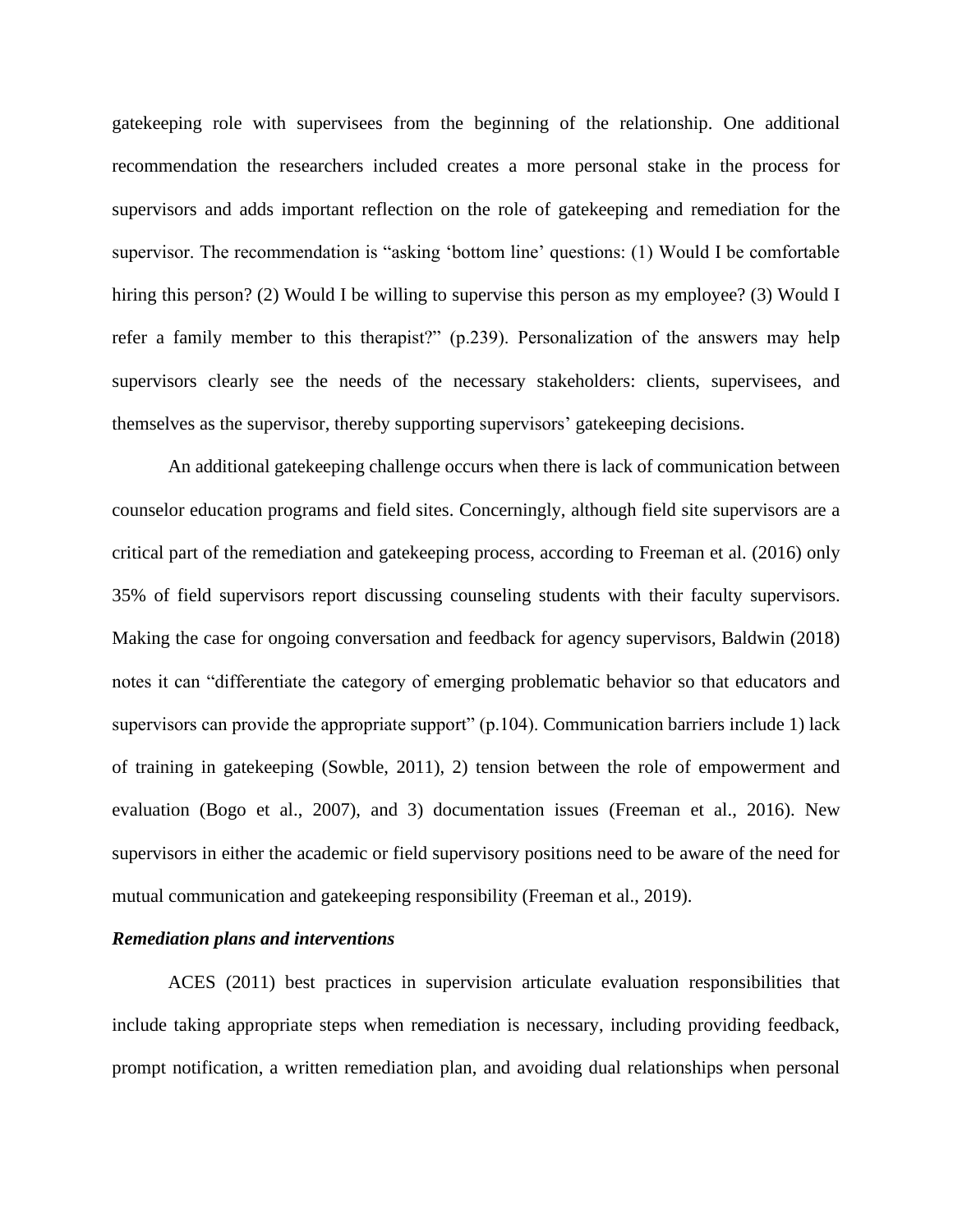counseling is recommended for supervisees. ACA (2014) Code of Ethics F.9.b. also reinforces the need to document referrals for student assistance or dismissal, as well as assisting students in securing appropriate services while providing "students with due process according to institutional policies and procedures" (p.15). Regulatory boards may have similar requirements regarding remediation efforts, including developing a written plan for remediation signed by both the supervisor and supervisee, maintained in the supervision file. Should a supervisor decline to endorse a supervisee for licensure, the board would likely expect a copy of the remediation plan to be provided, as support for the lack of endorsement for licensure.

Henderson and Dufrene (2018) noted there was already existing research describing student problems in counselor education that led to remediation efforts, but there was a gap in the literature related to specific remediation interventions and the ways to implement them. Examining pre-existing data sources, four types of remedial interventions used in counselor education programs were identified: "(a) personal counseling; (b) courses (clinical courses, related to clinical courses, and didactic courses); (c) assignments (workshops, readings, and written assignments); and (d) remediation procedures (meetings with faculty and status in program)" (p.10). Supervisors seeking additional descriptions of remediation interventions can look to a study done by Russell et al. (2007) that explored the types of interventions marriage and family therapy programs across the nation were most likely to select when presented with brief vignettes. Russell et al. provided subjects with a list of 17 objective remediation interventions listed from "least punitive (i.e., Have a conversation with the student about the perceived problem) to most punitive (i.e., File a complaint with the AAMFT Ethics Committee)" (p.230). Extending Russell's study to CACREPaccredited programs, Teixeira (2017) utilized a modified version of the instrument with the same seventeen remediation interventions, but found no difference between gatekeeping practices of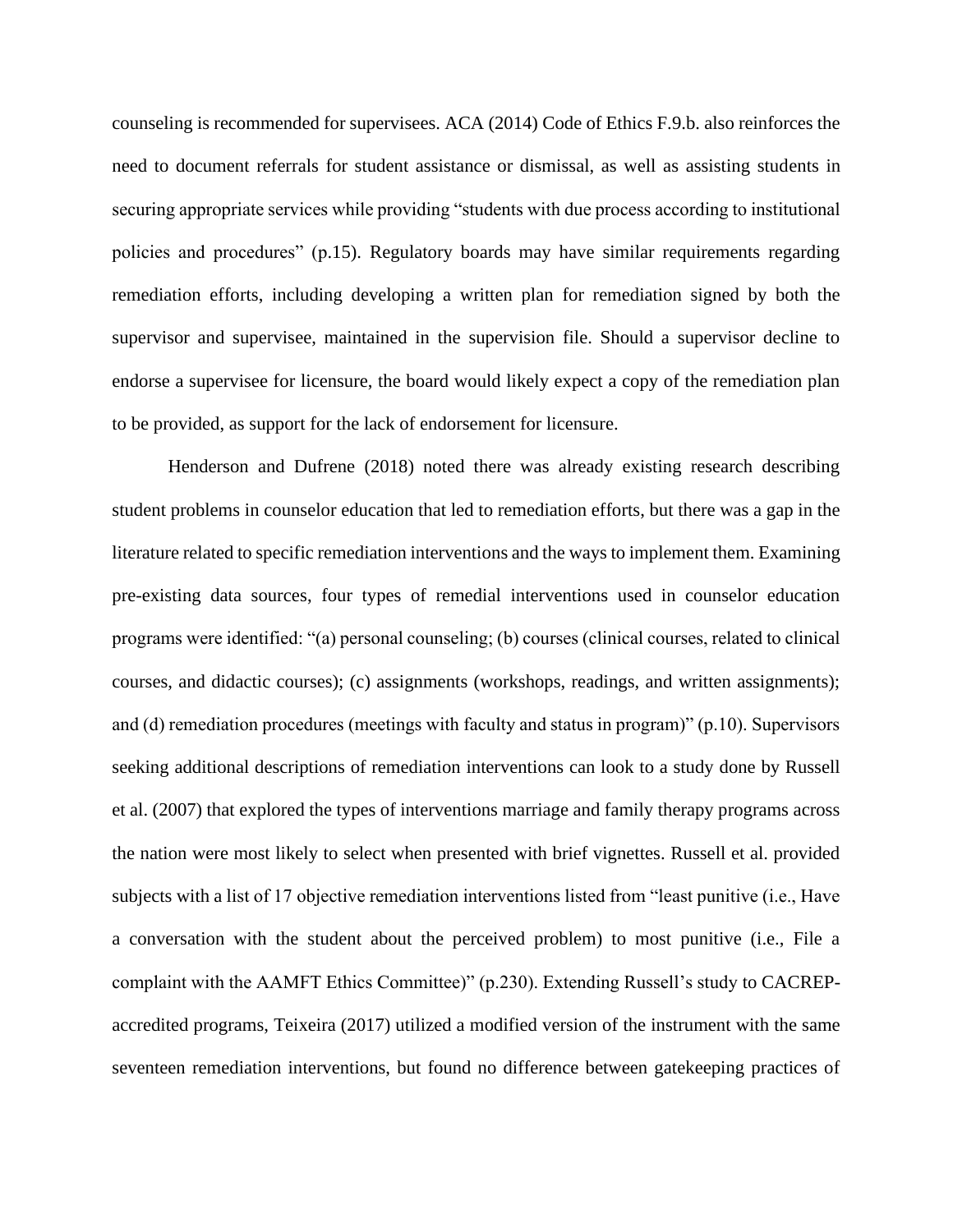faculty in CACREP-accredited and non CACREP-accredited counseling programs. According to Freeman et al. (2018), field supervisors tend to utilize three remediation interventions frequently: 1) consultation with professional colleagues, 2) increasing face-to-face supervision time, and 3) engaging in direct discussion with the supervisee. Referencing supervision in agencies, O'Brien and Hauser (2016) highlight the need to monitor whether or not supervisees' values and beliefs lead to discrimination when in conflict with client values. Remediation can include examining personal values as well as requiring strategies to expand awareness, knowledge, and skills.

New supervisors are encouraged to explore remediation interventions and implementation prior to needing to create a remediation plan for an active supervisee. As with any new position, new supervisors are encouraged to seek out support by speaking to supervisors who have experience implementing remediation plans. Henderson and Dufrene (2018) note that:

consultation and collaboration with all stakeholders such as deans, university attorneys, and all counseling faculty in the university setting, as well as in the clinical setting such as site supervisors, would allow for best practices when choosing specific remediation interventions that address students' interpersonal, intrapersonal, and professional behaviors that need remediation. (p.19)

When determining the development of fair and accessible expectations and procedures for remediation, McAdams and Foster (2007) suggest they be clearly articulated, consistent with comparable or accepted practice, adaptable to special needs and situations, must be remedial rather than punitive in their intent, and accessible to all. Similarly, Kress and Protivnak (2009) outlined the importance of developing behaviorally focused remediation plans and contracts for use with supervisees. Kress and Protivnak (2009) suggested inclusion of the following recommendations when creating professional development plans: specificity of problematic behavior, remediation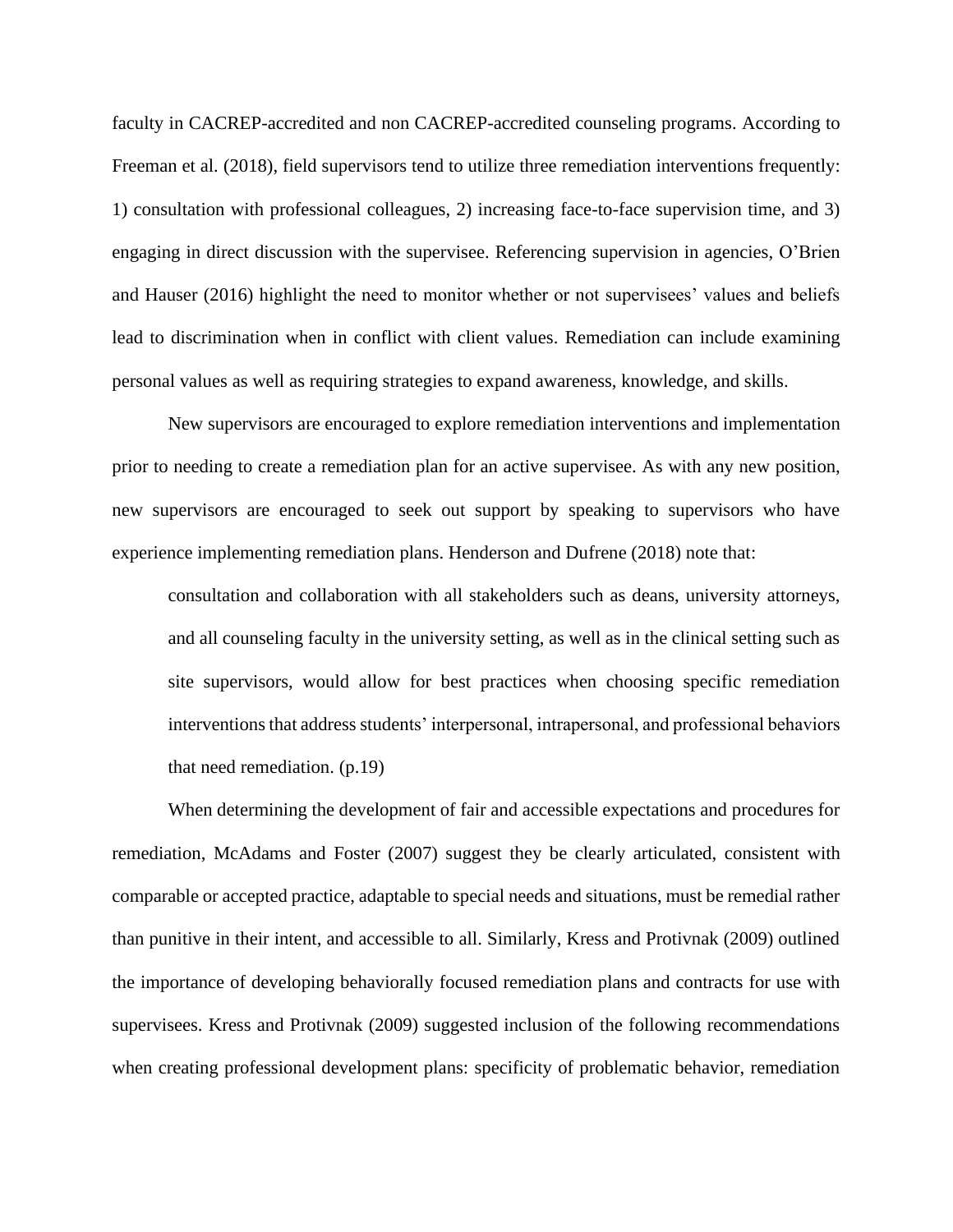activities, supports and resources, formative feedback, signatures of everyone involved, completion time lines, and information regarding rights to appeal. New supervisors are encouraged to include these recommendations when creating remediation plans to ensure proper documentation of problems in supervision and full understanding of the supervisor and supervisee regarding issues needing to be addressed and remediated.

#### **Conclusion**

 In conclusion, the authors do not wish to discourage new supervisors and doctoral students with the discussion of the risks of supervision. Rather, our aim is to arm beginning supervisors with information and suggestions to help them achieve supervisory competence and prevent difficulties leading to roadblocks involving supervisee licensure. Competent supervision is necessary to the wellbeing of the counseling profession and can be a very gratifying part of a counselor's career. In order to achieve confidence and competence, some important considerations include accurate documentation (ACES, 2011; Glosoff et al., 2016), complete informed consent (ACES, 2011; Glosoff et al., 2016), care to not extend oneself beyond one's areas of competence, knowledge of ethical guidelines and laws, and continued training in supervision and ethics to keep oneself up to date. Additionally, supervisors utilizing ethical decision-making models and consultation will model effective practices for their supervisees.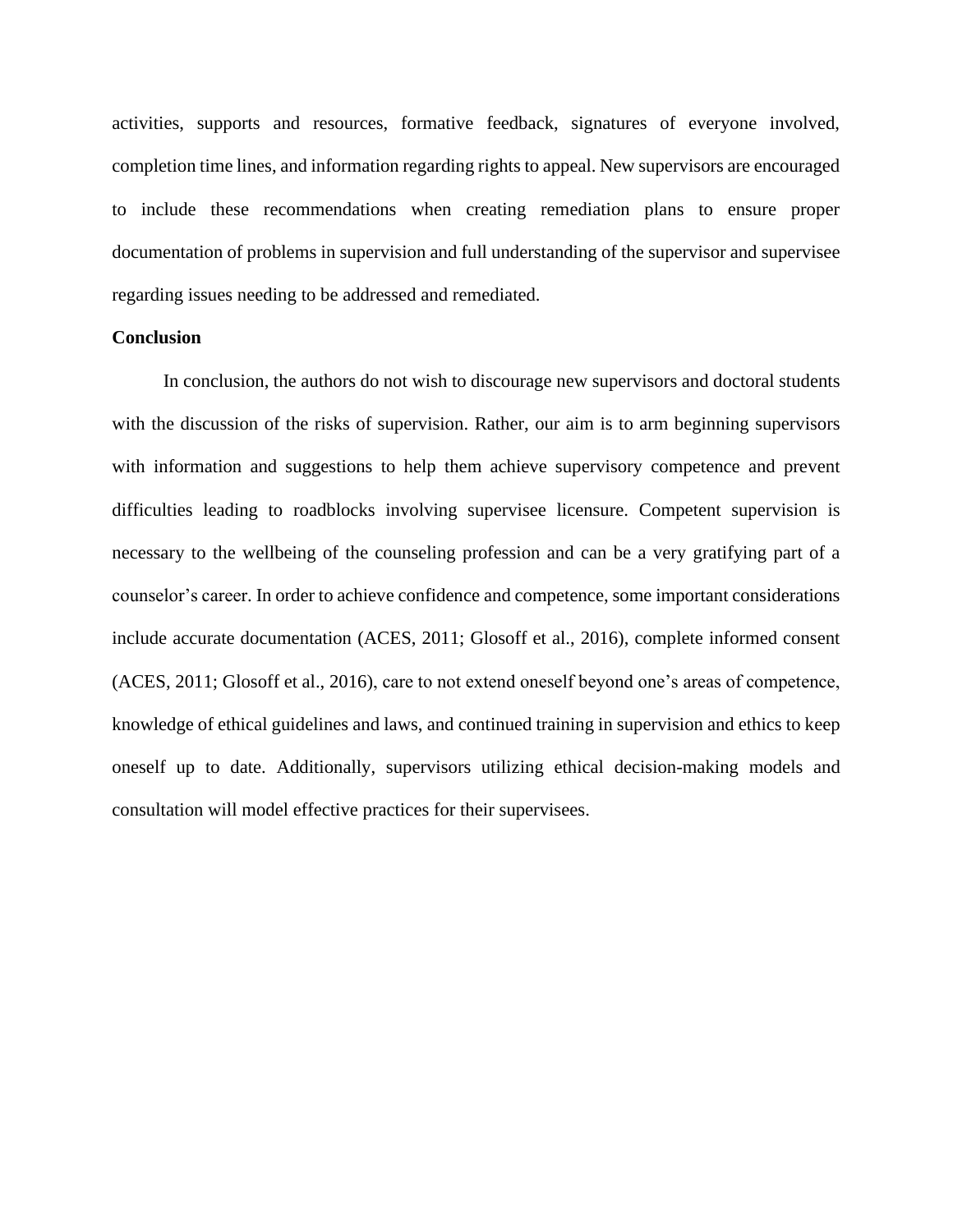#### **References**

- American Counseling Association. (2014). *2014 Code of ethics.*  https://www.counseling.org/docs/default-document-library/2014-code-of-ethicsfinaladdress.pdf
- American Mental Health Counselors Association. (2020). *Code of ethic*s. http://www.amhca.org/learn/ethics
- American School Counselor Association. (2016): *Ethical standards for school counselors*. https://www.schoolcounselor.org/asca/media/asca/Ethics/EthicalStandards2016.pdf
- Association for Counselor Education and Supervision, ACES Best Practices in Clinical Supervision Taskforce. (2011). *Best practices in clinical supervision*. https://acesonline.net/knowledge-base/aces-best-practices-in-clinical-supervision-2011/
- Association for Counselor Education and Supervision. (1995). Ethical guidelines for counseling supervisors. *Counselor Education and Supervision, 34*(3), 270-276. <http://doi.org./10.1002/j.1556-6978.1995.tb00248.x>
- Baldwin, K. D. (2018). Faculty and supervisor roles in gatekeeping. In A. M. Homrich & K. L. Henderson (Eds.), *Gatekeeping in the mental health professions* (pp.99-125). Alexandria, VA: American Counseling Association. https://www.counseling.org/Publications/FrontMatter/78146-FM.PDF
- Bender, S., & Dykeman, C. (2016). Supervisees' perceptions of effective supervision: A comparison of fully synchronous cybersupervision to traditional methods. *Journal of Technology in Human Services, 24:* 326-337. <https://doi.org/10.1080/15228835.2016.1250026>
- Bernard, J. M., & Goodyear, R. K. (2014). *Fundamentals of clinical supervision* (5th ed.). Upper Saddle River, NJ: Pearson.
- Bernhard, P. A., & Camins, J. S. (2020). Supervision from afar: Trainees' perspectives on telesupervision. *Counselling Psychology Quarterly*. https://doi.org/10.1080/09515070.2020.1770697
- Bogo, M., Regehr, C., Power, R., & Regehr, G. (2007). When values collide: Field instructors' experiences of providing feedback and evaluating competence. *The Clinical Supervisor, 26,* 99-117. [https://doi.org/10.1300/J001v26n01\\_08](https://doi.org/10.1300/J001v26n01_08)
- Borders, L. D., Welfare, L. E., Sackett, C. R., & Cashwell, C. (2017). New supervisors' struggles and successes with corrective feedback. *Counselor Education and Supervision, 56*(3), 208- 224. <https://doi.org/10.1002/ceas.12073>
- Carlisle, R. M., Hays, D. M., Pribesh, S. L., & Wood, C. T. (2017). Educational technology and distance supervision in counselor education. *Counselor Education and Supervision, 56* (1), 33-49. <https://doi.org/10.1002/ceas.12058>
- Chapman, R. A., Baker, S. B., Nassar-McMillan, S. C., & Gerler, E. R. (2011). Cybersupervision: Further examination of synchronous and asynchronous modalities in counseling practicum supervision. *Counselor Education and Supervision, 50*(5), 298-313. <https://doi.org/10.1002/j.1556-6978.2011.tb01917.x>
- Cleary, M. R. (2017). *The unaddressed erotic: A phenomenological study of silence in supervision about erotic countertransference in the therapeutic dyad* (Order No. 10275180). Available from ProQuest Dissertations & Theses Global. (1911838882).
- Colburn, A. A. N., Grothaus, T., Hays, D. G., & Milliken, T. (2016). A Delphi study and initial validation of counselor supervision competencies. *Counselor Education and Supervision,*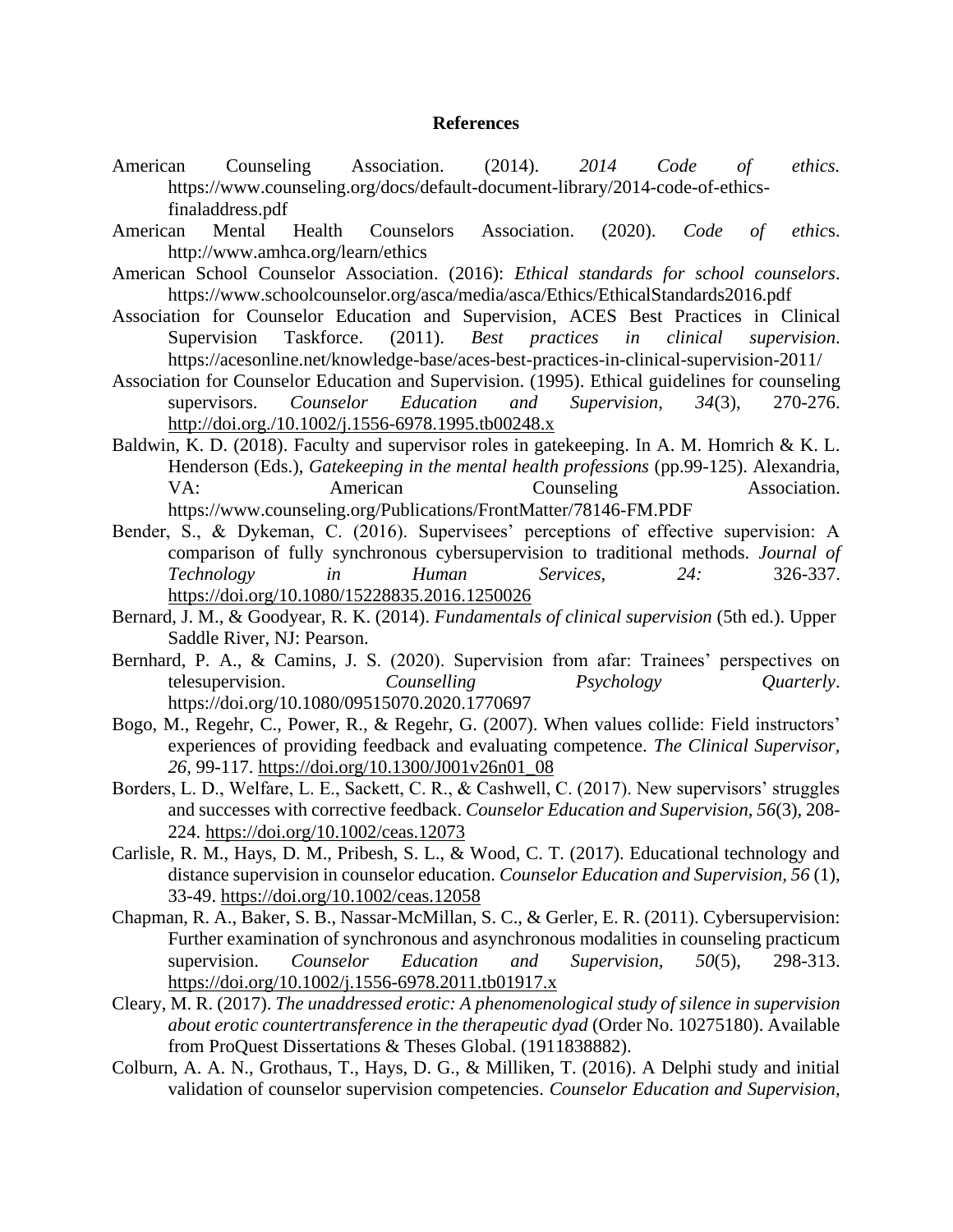*55*(1), 2-15. <https://doi.org/10.1002/ceas.12029>

- Foster, V. A., & McAdams, C. R. (2009). A framework for creating a climate of transparency for professional performance assessment: Fostering student investment in gatekeeping. *Counselor Education and Supervision, 48*(4), 271-284. [https://doi.org/10.1002/j.1556-](https://doi.org/10.1002/j.1556-6978.2009.tb00080.x) [6978.2009.tb00080.x](https://doi.org/10.1002/j.1556-6978.2009.tb00080.x)
- Freeman, B. J., Garner, C. M., Fairgrieve, L. A., & Pitts, M. E. (2016). Gatekeeping in the field: Strategies and practices. *Journal of Professional Counseling: Practice, Theory & Research, 43*(2), 28-41.<https://doi.org/10.1080/15566382.2016.12033954>
- Gazzola, N., De Stefano, J., Thèriault, A., & Audet, C. T. (2013). Learning to be supervisors: A qualitative investigation of difficulties experienced by supervisors-in-training. *The Clinical Supervisor, 32*(1), 15-39.<https://doi.org/10.1080/07325223.2013.778678>
- Glosoff, H. L., Renfro-Michel, E., & Nagaragan, S. (2016). Ethical issues related to the use of technology in clinical supervision. In T. Rousmaniere and E. Renfro-Michel (Eds.), *Using technology to enhance clinical supervision* (pp.31-46). Alexandria, VA: American Counseling Association.
- Goodyear, R. K., Rodolfa, E. (2012). Negotiating the complex ethical terrain of clinical supervision. In S. J. Knapp, M. C. Gottlieb, M. M. Handelsman, and L. D. VandeCreek (Eds.), *APA handbook of ethics in psychology, Vol 2: Practice, teaching, and research*  (pp.261-275). Washington, DC: American Psychological Association. <https://doi.org/10.1037/13272-013>
- Hames, J. L., Bell, D. J., Perez-Lima, L. M., Holm-Denoma, J. M., Rooney, T., Charles, N. E., Thompson, S. M., Mehlenbeck, R. S., Tawfik, S. H., Fondacaro, K. M., Simmons, K. T., & Hoersting, R. C. (2020). Navigating uncharted waters: Considerations for training clinics in the rapid transition to telepsychology and telesupervision during COVID-19. *Journal of Psychotherapy Integration, 30*(2), 348-365.<http://dx.doi.org/10.1037/int0000224>
- Hartl, T. L., Marino, C. M., Regev, L. G., Zeiss, R. A., Zeiss, A. M., & Leontis, C. (2007). Clients' sexually inappropriate behaviors directed toward clinicians: Conceptualization and management. *Professional Psychology: Research and Practice, 38*(6), 674-681. <https://doi.org/10.1037/0735-7028.38.6.674>
- Henderson, K. L., & Dufrene, R. L. (2018). Remedial interventions used with students enrolled in counseling graduate programs. *Journal of Counselor Preparation and Supervision, 10(1).*  Retrieved from https://repository.wcsu.edu/jcps/vol10/iss1/7
- Henriksen, R. C., Henderson, S. E., Liang, Y., Watts, R. E., & Marks, D. F. (2019). Counselor supervision: A comparison across states and jurisdictions. *Journal of Counseling & Development, 97*(2), 160-170.<https://doi.org/10.1002/jcad.12247>
- Inchausti, F., MacBeth, A., Hassan-Ohayan, I., & Dimaggio, G. (2020). Telepsychotherapy in the age of COVID-19: A commentary. *Journal of Psychotherapy Integration, 30*(2), 394-405. <http://dx.doi.org/10.1037/int0000222>
- Kanz, J. E. (2001). Clinical-supervision.com: Issues in the provision of online supervision. *Professional Psychology: Research and Practice, 32*(4), 415–420. <https://doi.org/10.1037/0735-7028.32.4.415>
- Kemer, G., Borders, L. D., & Yel, N. (2017). Expert supervisors' priorities when working with easy and challenging supervisees. *Counselor Education and Supervision, 56*(1), 50-64. <https://doi.org/10.1002/ceas.12059>
- Kitchener, K. S. (1988). Dual role relationships? What makes them so problematic? *Journal of Counseling & Development, 67*(4), 217-221. [https://doi.org/10.1002/j.1556-](https://doi.org/10.1002/j.1556-6676.1988.tb02586.x)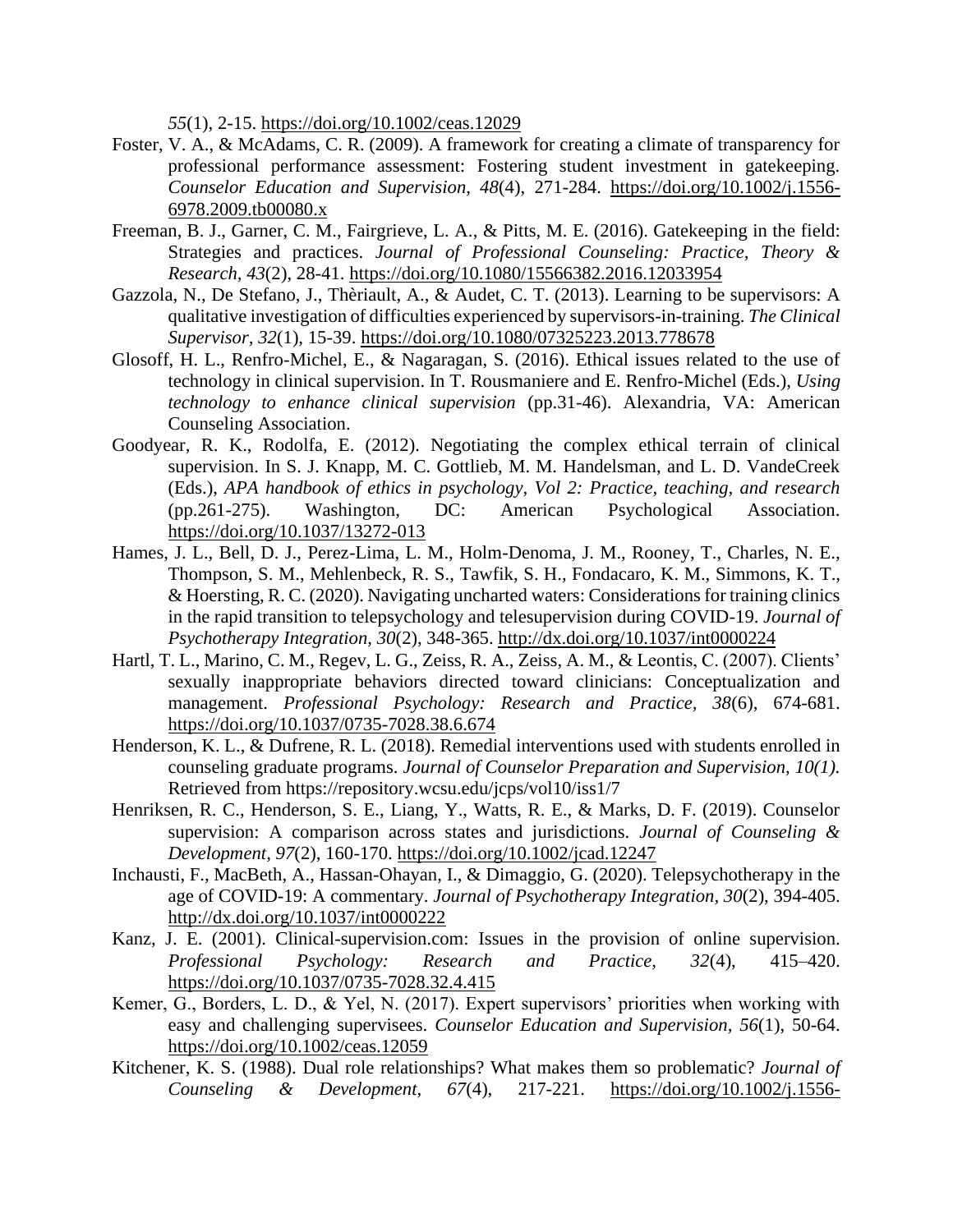[6676.1988.tb02586.x](https://doi.org/10.1002/j.1556-6676.1988.tb02586.x)

- Kress, V. E., & Protivnak, J. J. (2009). Professional development plans to remedy problematic counseling student behaviors. *Counselor Education and Supervision, 48*(3), 154-166. <https://doi.org/10.1002/j.1556-6978.2009.tb00071.x>
- Kreider, H. D. (2014). Administrative and clinical supervision: The impact of dual roles on supervisee disclosure in counseling supervision. *The Clinical Supervisor, 33*(2), 256-268. <https://doi.org/10.1080/07325223.2014.992292>
- Ladany, N., Mori, Y., & Mehr, K. E. (2013). Effective and ineffective supervision. *The Counseling Psychologist, 41*(1), 28-47.<https://doi.org/10.1177/0011000012442648>
- Lund, E. M., & Schultz, J. C. (2015). Distance supervision in rehabilitation counseling: Ethical and clinical considerations. *Rehabilitation Counseling Research, Policy, and Education, 29*(1), 88-95.<http://dx.doi.org/10.1891/2168-6653.29.1.88>
- McAdams, C. R., & Foster, V. A. (2007). A guide to just and fair remediation of counseling students with professional performance difficulties. *Counselor Education and Supervision, 47*(1), 2-13.<https://doi.org/10.1002/j.1556-6978.2007.tb00034.x>
- Minor, A. J., Pimpleton, A., Stenchfield, T., Stevens, H., & Othman, N. A. (2013). Peer support in negotiating multiple relationships within supervision among counselor education doctoral students. *International Journal of Advanced Counseling, 35*(1), 33-45. <https://doi.org/10.1007/s10447-012-9161-9>
- National Board of Certified Counselors. (2016). *Code of ethics.* Retrieved from <http://www.nbcc.org/Ethics/CodeOfEthics>
- O'Brien, E. R., & Hauser, M. A. (Eds.). (2016). *Supervision and agency management for counselors.* New York, NY: Springer.
- Pope, K. S., & Vasquez, M. J. T. (2016). *Ethics in psychotherapy and counseling: A practical Guide, 5th ed*. John Wiley & Sons Inc.
- Rousmaniere, T., Abbass, A., & Frederickson, J. (2014). New developments in technologyassisted supervision and training: A practical overview. *Journal of Clinical Psychology: In Session, 70*(11), 1082-1093.<https://doi.org/10.1002/jclp.22129>
- Russell, C. S., DuPree, W. J., Beggs, M. A., Peterson, C. M., & Anderson, M. P. (2007). Responding to remediation and gatekeeping challenges in supervision. *Journal of Marital and Family Therapy, 33*(2), 227-244.<https://doi.org/10.1111/j.1752-0606.2007.00018.x>
- Sandifer, M. C., Martin, D., Range, L. M., & Fonseca, T. (2019). Factors association with programmatic orientation and supervision in schools. *Journal of School Counseling, 17*(12), 1-25. Retrieved from http:/www.jsc.montana.edu/articles/v17n12.pdf
- Schmidt, E. A., Ybañez-Llorente, K., & Lamb, B. (2013). Enhancing supervision in the addictions field: Introducing the 'Supervisor Evaluation of the Professional and Ethical Competence of Substance Abuse Counselors.' *Alcoholism Treatment Quarterly, 31* (1), 78-94*.* <https://doi.org/10.1080/07347324.2013.746624>
- Schuermann, H., Harris, J. R. A., & Lloyd-Hazlett, J. (2018). Academic role and perceptions of gatekeeping in counselor education. *Counselor Education and Supervision, 57*(1), 51-65. <https://doi.org/10.1002/ceas.12093>
- Schultz, J. C., & Finger, C. (2003). Distance-based clinical supervision: Suggestions for the use of technology. *Rehabilitation Education, 17*(2), 95–99.
- Sonne, J. L. (2012). Sexualized relationships. In S. J. Knapp, M. C. Gottlieb, M. M. Handelsman, and L. D. VandeCreek (Eds.), *APA handbook of ethics in psychology, Vol 1: Moral foundations and common themes* (pp.295-310). Washington, DC: American Psychological